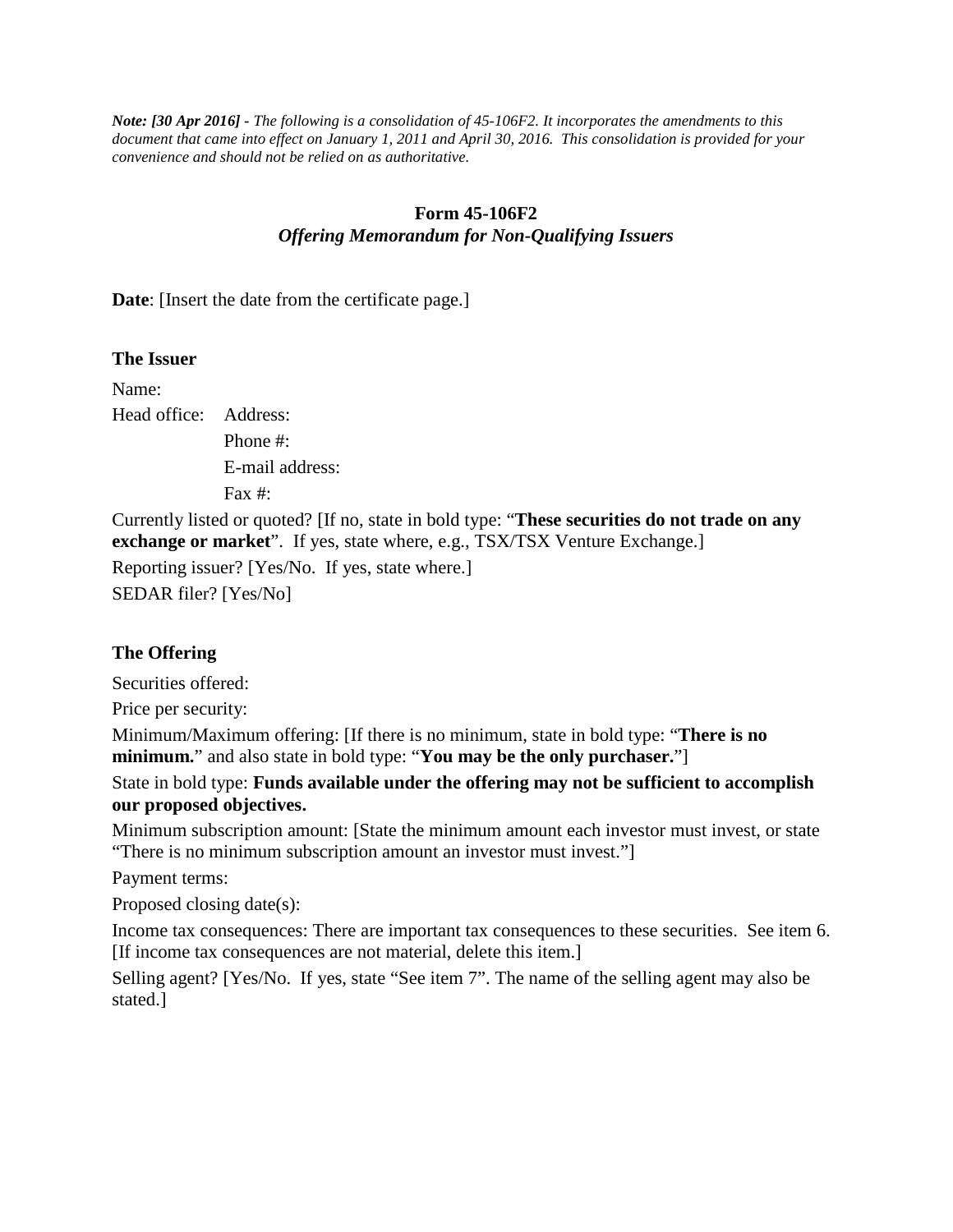#### **Resale restrictions**

State: "You will be restricted from selling your securities for [4 months and a day/an indefinite period]. See item 10."

#### **Purchaser's rights**

State: "You have 2 business days to cancel your agreement to purchase these securities. If there is a misrepresentation in this offering memorandum, you have the right to sue either for damages or to cancel the agreement. See item 11."

State in bold type:

**"No securities regulatory authority or regulator has assessed the merits of these securities or reviewed this offering memorandum. Any representation to the contrary is an offence. This is a risky investment. See item 8."**

[All of the above information must appear on a single cover page.]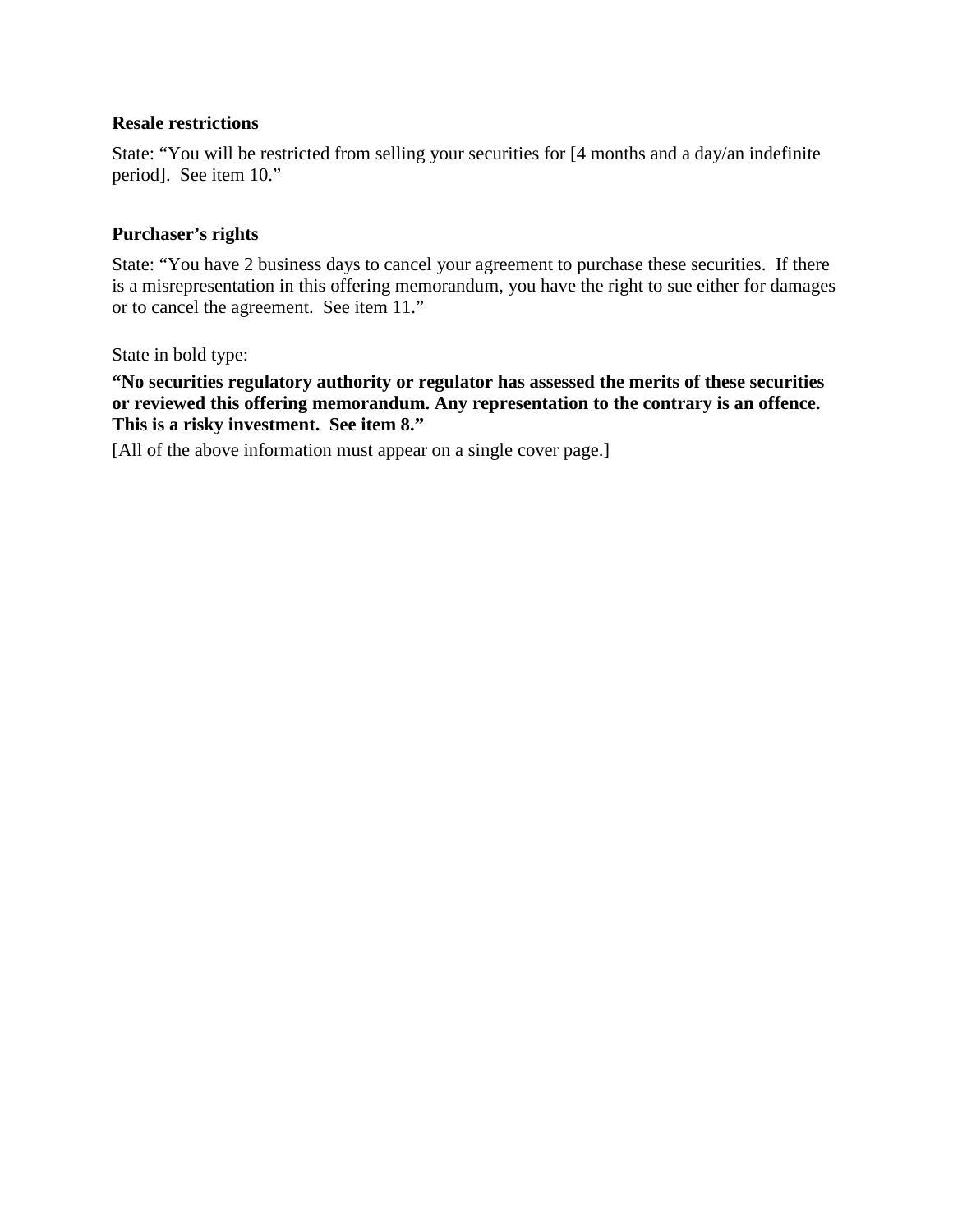#### **Item 1: Use of Available Funds**

**1.1** *Funds* - Using the following table, disclose the funds available as a result of the offering. If the issuer plans to combine additional sources of funding with the available funds from the offering to achieve its principal capital-raising purpose, please provide details about each additional source of funding. If there is no minimum offering, state "\$0" as the minimum. Disclose also the amount of any working capital deficiency, if any, of the issuer as at a date not more than 30 days prior to the date of the offering memorandum. If the working capital deficiency will not be eliminated by the use of available funds, state how the issuer intends to eliminate or manage the deficiency.

|           |                                        | Assuming min.<br>offering | Assuming max.<br>offering |
|-----------|----------------------------------------|---------------------------|---------------------------|
| A.        | Amount to be raised by this offering   |                           |                           |
| <b>B.</b> | Selling commissions and fees           |                           |                           |
| C.        | Estimated offering costs (e.g., legal, |                           |                           |
|           | accounting, audit.)                    |                           |                           |
| D.        | Available funds: $D = A - (B+C)$       |                           |                           |
| Ε.        | Additional sources of funding required |                           |                           |
| F.        | Working capital deficiency             |                           |                           |
| G.        | Total: $G = (D+E) - F$                 |                           |                           |

**1.2** *Use of Available Funds* - Using the following table, provide a detailed breakdown of how the issuer will use the available funds. If any of the available funds will be paid to a related party, disclose in a note to the table the name of the related party, the relationship to the issuer, and the amount. If the issuer has a working capital deficiency, disclose the portion, if any, of the available funds to be applied against the working capital deficiency. If more than 10% of the available funds will be used by the issuer to pay debt and the issuer incurred the debt within the two preceding financial years, describe why the debt was incurred.

| Description of intended use of available funds listed | Assuming min. | Assuming max. |
|-------------------------------------------------------|---------------|---------------|
| in order of priority                                  | offering      | offering      |
|                                                       |               |               |
|                                                       |               |               |
| Total: Equal to G in the Funds table above            |               |               |

**1.3** *Reallocation* - The available funds must be used for the purposes disclosed in the offering memorandum. The board of directors can reallocate the proceeds to other uses only for sound business reasons. If the available funds may be reallocated, include the following statement:

"We intend to spend the available funds as stated. We will reallocate funds only for sound business reasons."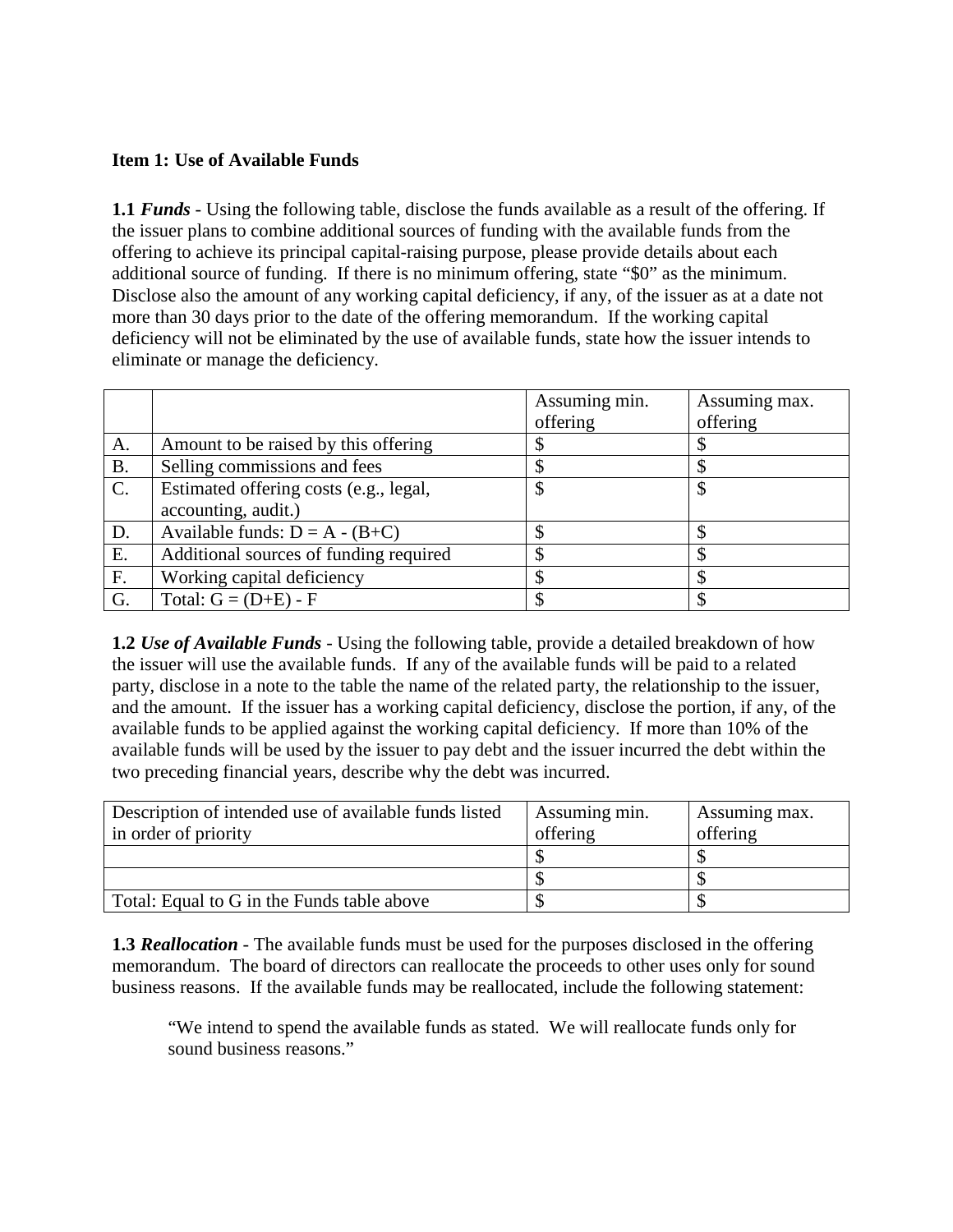## **Item 2: Business of [name of issuer or other term used to refer to issuer]**

**2.1** *Structure* - State the business structure (e.g., partnership, corporation or trust), the statute and the province, state or other jurisdiction under which the issuer is incorporated, continued or organized, and the date of incorporation, continuance or organization.

**2.2** *Our Business* - Describe the issuer's business. The disclosure must provide sufficient information to enable a prospective purchaser to make an informed investment decision. For a non-resource issuer this disclosure may include principal products or services, operations, market, marketing plans and strategies and a discussion of the issuer's current and prospective competitors. For a resource issuer this will require a description of principal properties (including interest held) and a summary of material information including, if applicable: the stage of development, reserves, geology, operations, production and mineral reserves or mineral resources being explored or developed. A resource issuer disclosing scientific or technical information for a mineral project must follow General Instruction A.8 of this Form. A resource issuer disclosing information about its oil and gas activities must follow General Instruction A.9 of this Form.

**2.3** *Development of Business* - Describe (generally, in one or two paragraphs) the general development of the issuer's business over at least its two most recently completed financial years and any subsequent period. Include the major events that have occurred or conditions that have influenced (favourably or unfavourably) the development of the issuer.

**2.4** *Long Term Objectives* - Describe each significant event that must occur to accomplish the issuer's long term objectives, state the specific time period in which each event is expected to occur, and the costs related to each event.

## **2.5** *Short Term Objectives and How We Intend to Achieve Them*

- (a) Disclose the issuer's objectives for the next 12 months.
- (b) Using the following table, disclose how the issuer intends to meet those objectives for the next 12 months.

| What we must do and how we will do it | Target completion date<br>or, if not known, number<br>of months to complete | Our cost to complete |
|---------------------------------------|-----------------------------------------------------------------------------|----------------------|
|                                       |                                                                             |                      |
|                                       |                                                                             |                      |

## **2.6** *Insufficient Funds*

If applicable, disclose that the funds available as a result of the offering either may not or will not be sufficient to accomplish all of the issuer's proposed objectives and there is no assurance that alternative financing will be available. If alternative financing has been arranged, disclose the amount, source and all outstanding conditions that must be satisfied.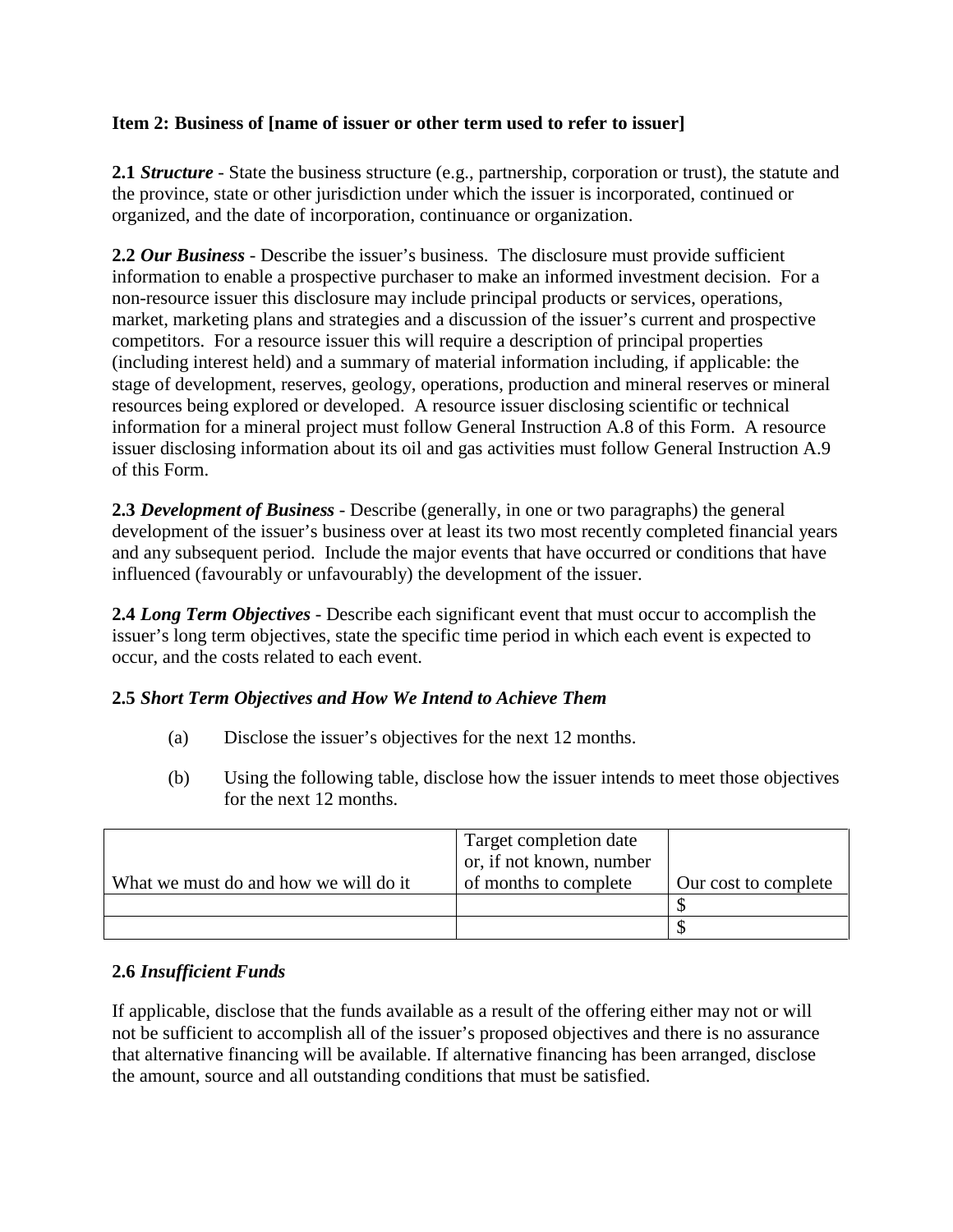**2.7** *Material Agreements* - Disclose the key terms of all material agreements

- (a) to which the issuer is currently a party, or
- (b) with a related party

including the following information:

- (i) if the agreement is with a related party, the name of the related party and the relationship,
- (ii) a description of any asset, property or interest acquired, disposed of, leased, under option, etc.,
- (iii) a description of any service provided,
- (iv) purchase price and payment terms (e.g., paid in instalments, cash, securities or work commitments),
- (v) the principal amount of any debenture or loan, the repayment terms, security, due date and interest rate,
- (vi) the date of the agreement,
- (vii) the amount of any finder's fee or commission paid or payable to a related party in connection with the agreement,
- (viii) any material outstanding obligations under the agreement, and
- (ix) for any transaction involving the purchase of assets by or sale of assets to the issuer from a related party, state the cost of the assets to the related party, and the cost of the assets to the issuer.

#### **Item 3: Interests of Directors, Management, Promoters and Principal Holders**

**3.1** *Compensation and Securities Held* - Using the following table, provide the specified information about each director, officer and promoter of the issuer and each person who, directly or indirectly, beneficially owns or controls 10% or more of any class of voting securities of the issuer (a "principal holder"). If the principal holder is not an individual, state in a note to the table the name of any person that, directly or indirectly, beneficially owns or controls more than 50% of the voting rights of the principal holder. If the issuer has not completed its first financial year, then include compensation paid since inception. Compensation includes any form of remuneration including cash, shares and options.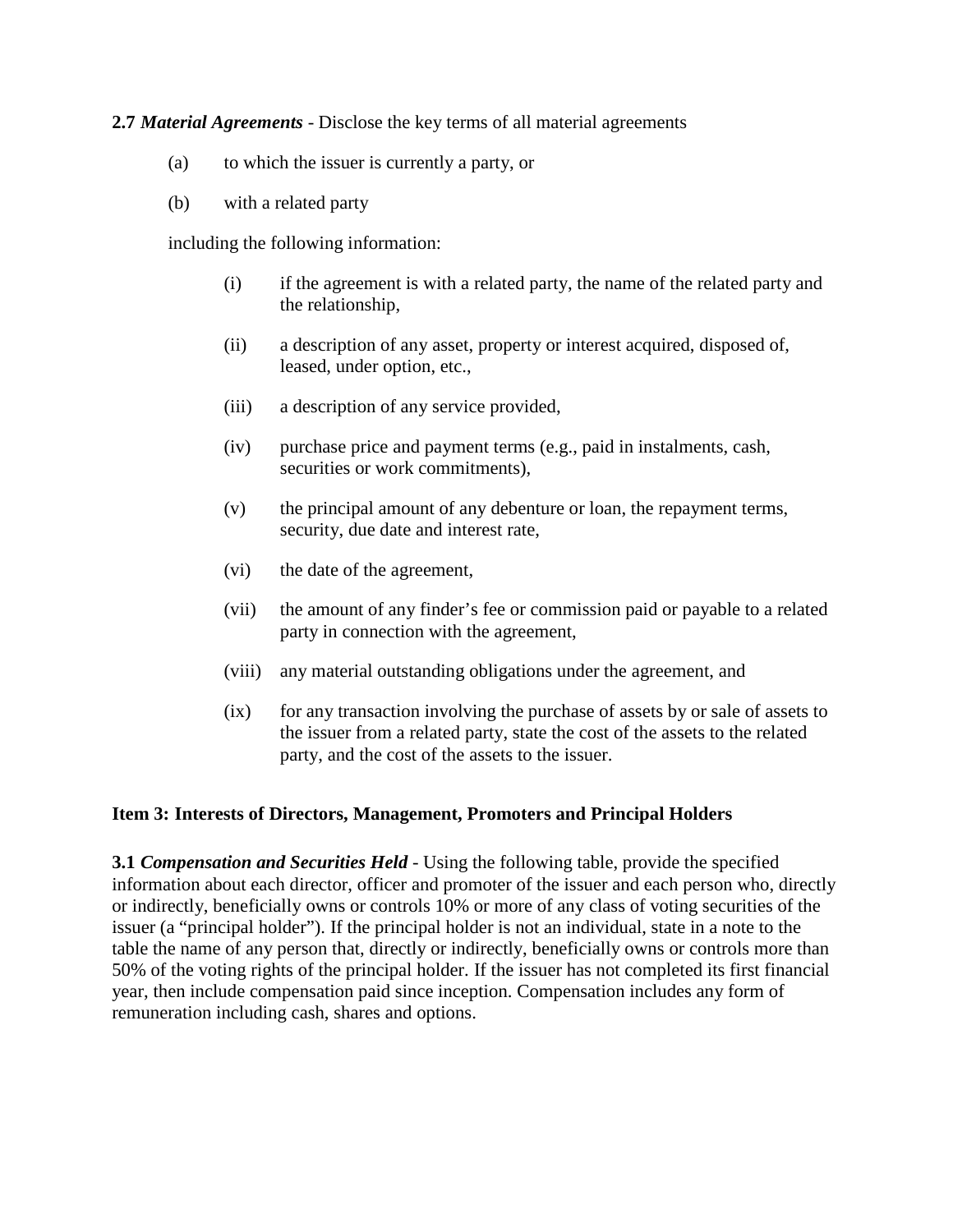|              | Positions held   | Compensation paid by      |                  |                  |
|--------------|------------------|---------------------------|------------------|------------------|
|              | (e.g., director, | issuer or related party   |                  |                  |
|              | officer,         | in the most recently      |                  |                  |
|              | promoter         | completed financial       | Number, type     | Number, type     |
|              | and/or principal | year and the              | and percentage   | and percentage   |
| Name and     | holder) and the  | compensation              | of securities of | of securities of |
| municipality | date of          | anticipated to be paid in | the issuer held  | the issuer held  |
| of principal | obtaining that   | the current financial     | after completion | after completion |
| residence    | position         | year                      | of min. offering | of max. offering |
|              |                  |                           |                  |                  |
|              |                  |                           |                  |                  |

**3.2** *Management Experience* - Using the following table, disclose the principal occupations of the directors and executive officers over the past five years. In addition, for each individual, describe any relevant experience in a business similar to the issuer's.

| Name | Principal occupation and related experience |  |  |
|------|---------------------------------------------|--|--|
|      |                                             |  |  |
|      |                                             |  |  |

## **3.3** *Penalties, Sanctions and Bankruptcy*

- (a) Disclose any penalty or sanction (including the reason for it and whether it is currently in effect) that has been in effect during the last 10 years, or any cease trade order that has been in effect for a period of more than 30 consecutive days during the past 10 years against
	- (i) a director, executive officer or control person of the issuer, or
	- (ii) an issuer of which a person referred to in (i) above was a director, executive officer or control person at the time.
- (b) Disclose any declaration of bankruptcy, voluntary assignment in bankruptcy, proposal under any bankruptcy or insolvency legislation, proceedings, arrangement or compromise with creditors or appointment of a receiver, receiver manager or trustee to hold assets, that has been in effect during the last 10 years with regard to any
	- (i) director, executive officer or control person of the issuer, or
	- (ii) issuer of which a person referred to in (i) above was a director, executive officer or control person at that time.

**3.4** *Loans* - Disclose the principal amount of any debenture or loan, the repayment terms, security, due date and interest rate due to or from the directors, management, promoters and principal holders as at a date not more than 30 days prior to the date of the offering memorandum.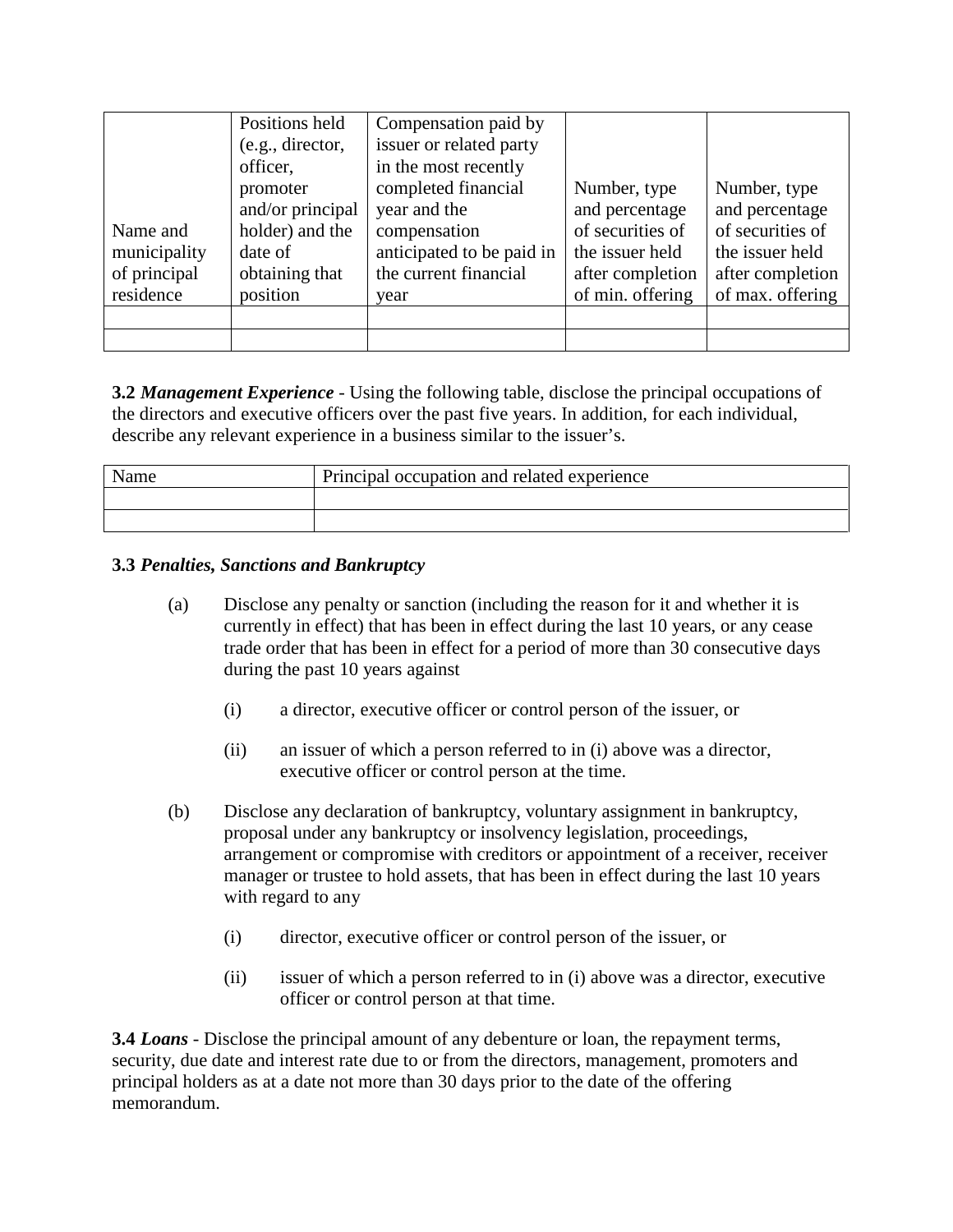## **Item 4: Capital Structure**

**4.1** *Share Capital* - Using the following table, provide the required information about outstanding securities of the issuer (including options, warrants and other securities convertible into shares). If necessary, notes to the table may be added to describe the material terms of the securities.

| Description<br>of security | Number<br>authorized to<br>be issued | Price per<br>security | Number<br>outstanding as at<br>[a date not more<br>than 30 days<br>prior to the<br>offering<br>memorandum<br>date] | Number<br>outstanding<br>after min.<br>offering | Number<br>outstanding<br>after max.<br>offering |
|----------------------------|--------------------------------------|-----------------------|--------------------------------------------------------------------------------------------------------------------|-------------------------------------------------|-------------------------------------------------|
|                            |                                      |                       |                                                                                                                    |                                                 |                                                 |
|                            |                                      |                       |                                                                                                                    |                                                 |                                                 |

**4.2** *Long Term Debt Securities* - Using the following table, provide the required information about outstanding long term debt of the issuer. Disclose the portion of the debt due within 12 months of the date of the offering memorandum. If the securities being offered are debt securities, add a column to the table disclosing the amount of debt that will be outstanding after both the minimum and maximum offering. If the debt is owed to a related party, indicate that in a note to the table and identify the related party.

| Description of long<br>term debt (including)<br>whether secured) | Interest rate | Repayment terms | Amount outstanding at [a]<br>date not more than 30<br>days prior to the offering<br>memorandum date] |
|------------------------------------------------------------------|---------------|-----------------|------------------------------------------------------------------------------------------------------|
|                                                                  |               |                 |                                                                                                      |
|                                                                  |               |                 |                                                                                                      |

**4.3** *Prior Sales* - If the issuer has issued any securities of the class being offered under the offering memorandum (or convertible or exchangeable into the class being offered under the offering memorandum) within the last 12 months, use the following table to provide the information specified. If securities were issued in exchange for assets or services, describe in a note to the table the assets or services that were provided.

| Date of issuance | Type of security   Number of<br>issued | securities issued | Price per security   Total funds received |
|------------------|----------------------------------------|-------------------|-------------------------------------------|
|                  |                                        |                   |                                           |
|                  |                                        |                   |                                           |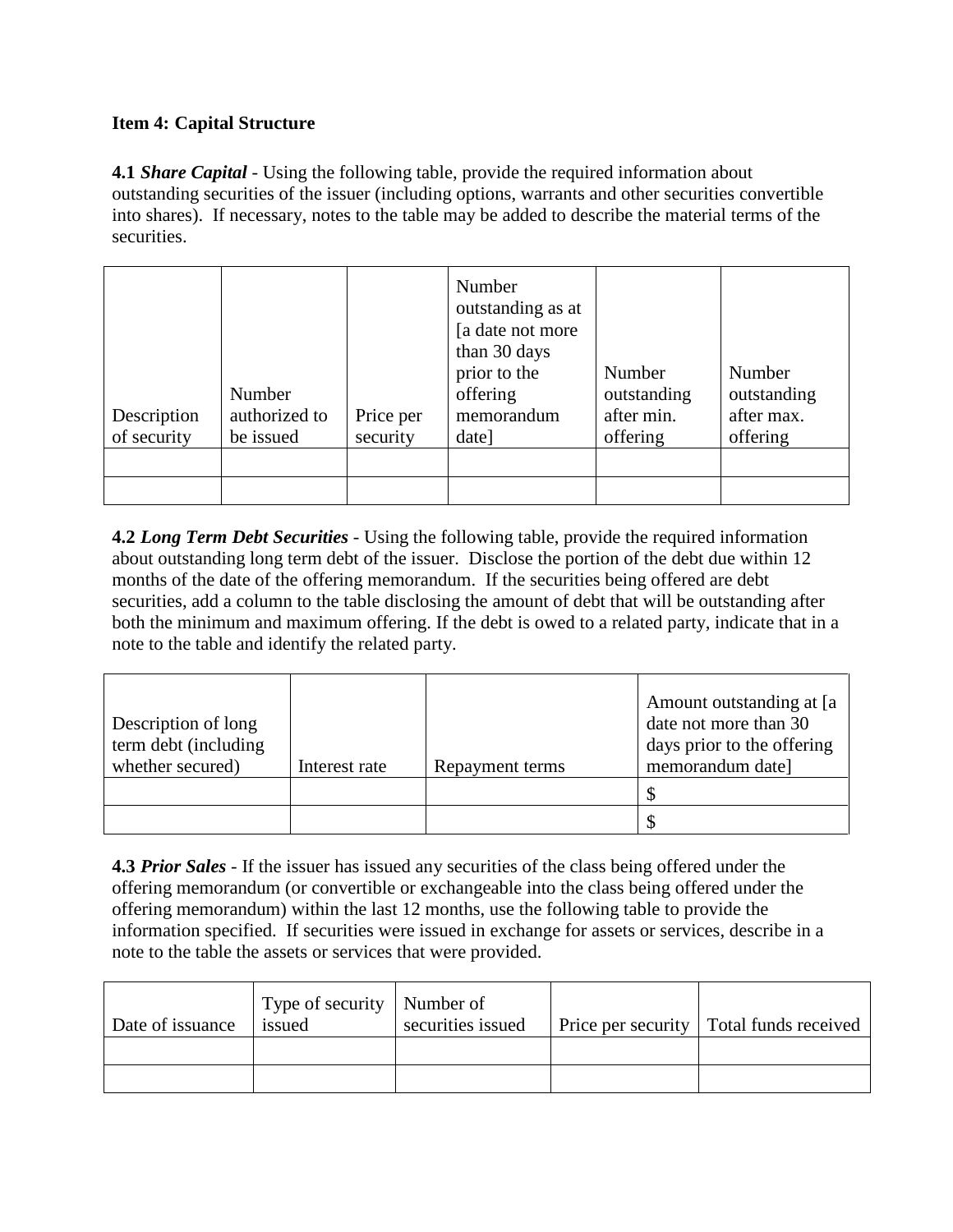#### **Item 5: Securities Offered**

**5.1** *Terms of Securities*- Describe the material terms of the securities being offered, including:

- (a) voting rights or restrictions on voting,
- (b) conversion or exercise price and date of expiry,
- (c) rights of redemption or retraction, and
- (d) interest rates or dividend rates.

#### **5.2** *Subscription Procedure*

- (a) Describe how a purchaser can subscribe for the securities and the method of payment.
- (b) State that the consideration will be held in trust and the period that it will be held (refer at least to the mandatory two day period).
- (c) Disclose any conditions to closing, e.g., receipt of additional funds from other sources. If there is a minimum offering, disclose when consideration will be returned to purchasers if the minimum is not met**,** and whether the issuer will pay the purchasers interest on consideration.

## **Item 6: Income Tax Consequences and RRSP Eligibility**

**6.1** State: "You should consult your own professional advisers to obtain advice on the income tax consequences that apply to you."

**6.2** If income tax consequences are a material aspect of the securities being offered (e.g., flowthrough shares), provide

- (a) a summary of the significant income tax consequences to Canadian residents, and
- (b) the name of the person providing the income tax disclosure in (a).

**6.3** Provide advice regarding the RRSP eligibility of the securities and the name of the person providing the advice or state "Not all securities are eligible for investment in a registered retirement savings plan (RRSP). You should consult your own professional advisers to obtain advice on the RRSP eligibility of these securities."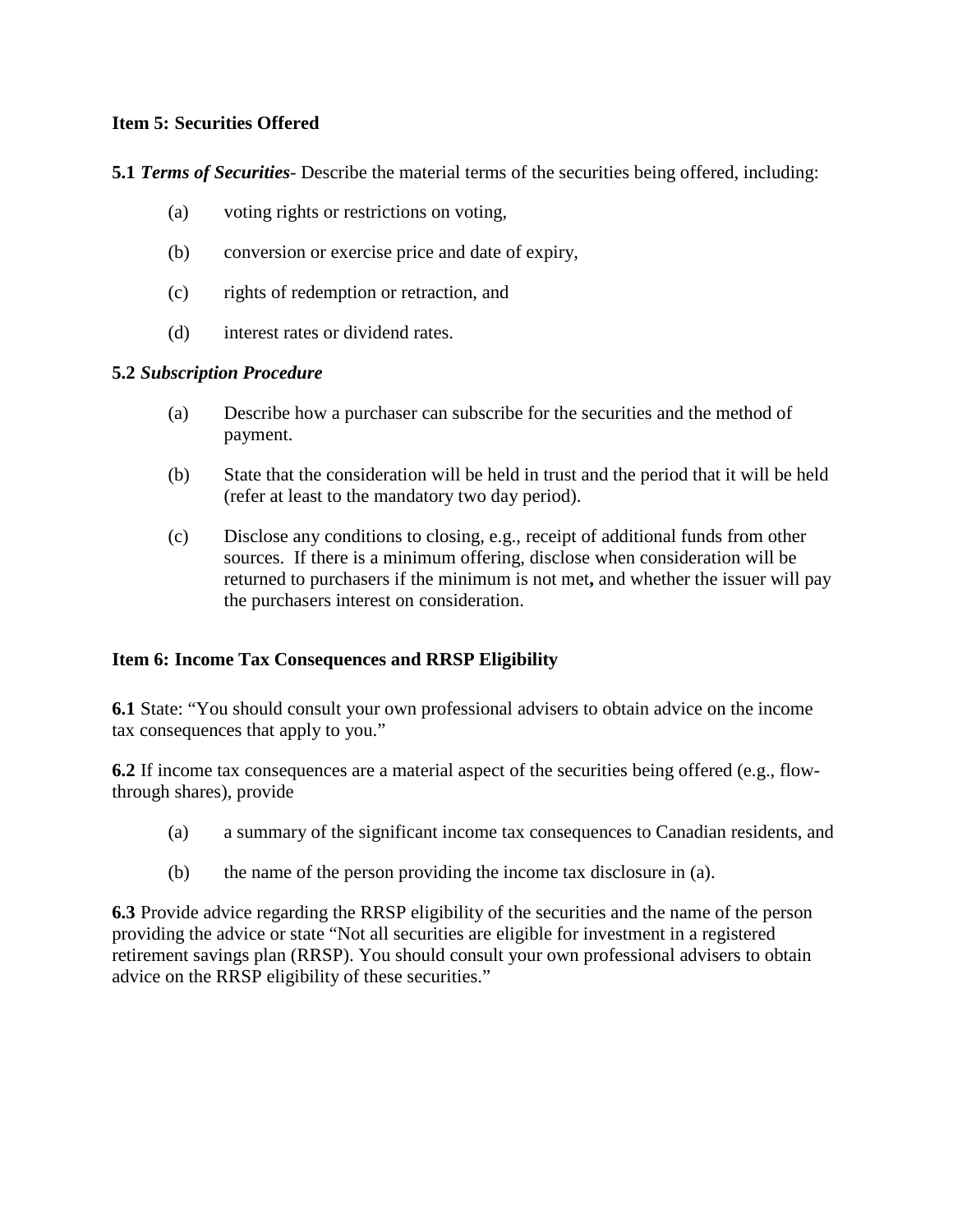## **Item 7: Compensation Paid to Sellers and Finders**

If any person has or will receive any compensation (e.g., commission, corporate finance fee or finder's fee) in connection with the offering, provide the following information to the extent applicable:

- (a) a description of each type of compensation and the estimated amount to be paid for each type,
- (b) if a commission is being paid, the percentage that the commission will represent of the gross proceeds of the offering (assuming both the minimum and maximum offering),
- (c) details of any broker's warrants or agent's option (including number of securities under option, exercise price and expiry date), and
- (d) if any portion of the compensation will be paid in securities, details of the securities (including number, type and, if options or warrants, the exercise price and expiry date).

#### **Item 8: Risk Factors**

Describe in order of importance, starting with the most important, the risk factors material to the issuer that a reasonable investor would consider important in deciding whether to buy the issuer's securities.

Risk factors will generally fall into the following three categories:

- (a) Investment Risk risks that are specific to the securities being offered. Some examples include
	- arbitrary determination of price,
	- no market or an illiquid market for the securities,
	- resale restrictions, and
	- subordination of debt securities.
- (b) Issuer Risk risks that are specific to the issuer. Some examples include
	- insufficient funds to accomplish the issuer's business objectives,
	- no history or a limited history of revenue or profits,
	- lack of specific management or technical expertise,
	- management's regulatory and business track record,
	- dependence on key employees, suppliers or agreements,
	- dependence on financial viability of guarantor,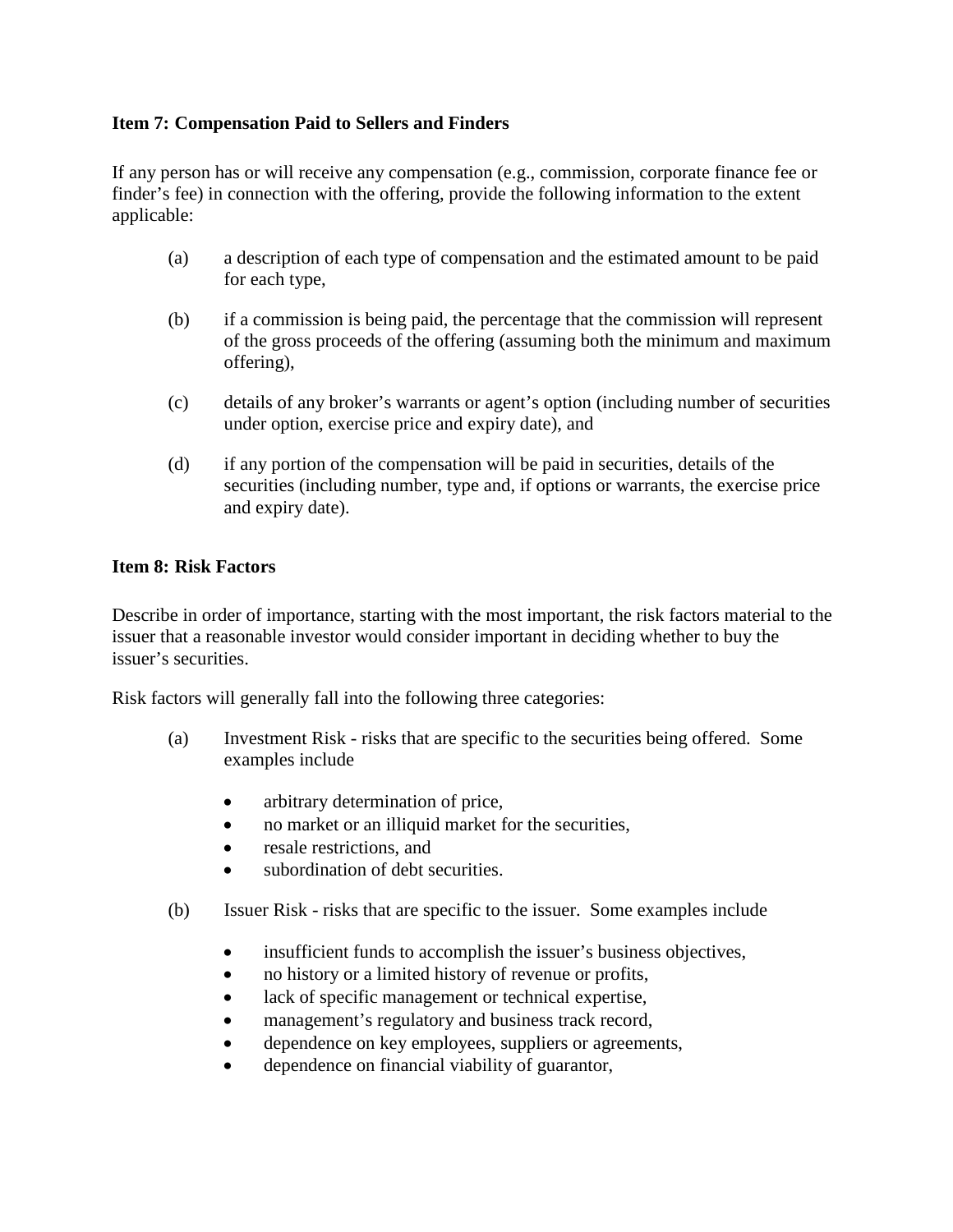- pending and outstanding litigation, and
- political risk factors.
- (c) Industry Risk risks faced by the issuer because of the industry in which it operates. Some examples include
	- environmental and industry regulation,
	- product obsolescence, and
	- competition.

# **Item 9: Reporting Obligations**

**9.1** Disclose the documents, including any financial information required by the issuer's corporate legislation, constating documents, or other documents under which the issuer is organized, that will be sent to purchasers on an annual or on-going basis. If the issuer is not required to send any documents to the purchasers on an annual or on-going basis, state in bold type: "**We are not required to send you any documents on an annual or ongoing basis."**

**9.2** If corporate or securities information about the issuer is available from a government, securities regulatory authority or regulator, SRO or quotation and trade reporting system, disclose where that information can be located (including website address).

## **Item 10: Resale Restrictions**

**10.1** General Statement - For trades in Alberta, British Columbia, New Brunswick, Newfoundland and Labrador, Northwest Territories, Nova Scotia, Nunavut, Ontario, Prince Edward Island, Québec, Saskatchewan and Yukon, state:

"These securities will be subject to a number of resale restrictions, including a restriction on trading. Until the restriction on trading expires, you will not be able to trade the securities unless you comply with an exemption from the prospectus and registration requirements under securities legislation."

**10.2** Restricted Period - For trades in Alberta, British Columbia, New Brunswick, Newfoundland and Labrador, Northwest Territories, Nova Scotia, Nunavut, Ontario, Prince Edward Island, Québec, Saskatchewan and Yukon state one of the following, as applicable:

(a) If the issuer is not a reporting issuer in a jurisdiction at the distribution date state:

"Unless permitted under securities legislation, you cannot trade the securities before the date that is 4 months and a day after the date [insert name of issuer or other term used to refer to the issuer] becomes a reporting issuer in any province or territory of Canada."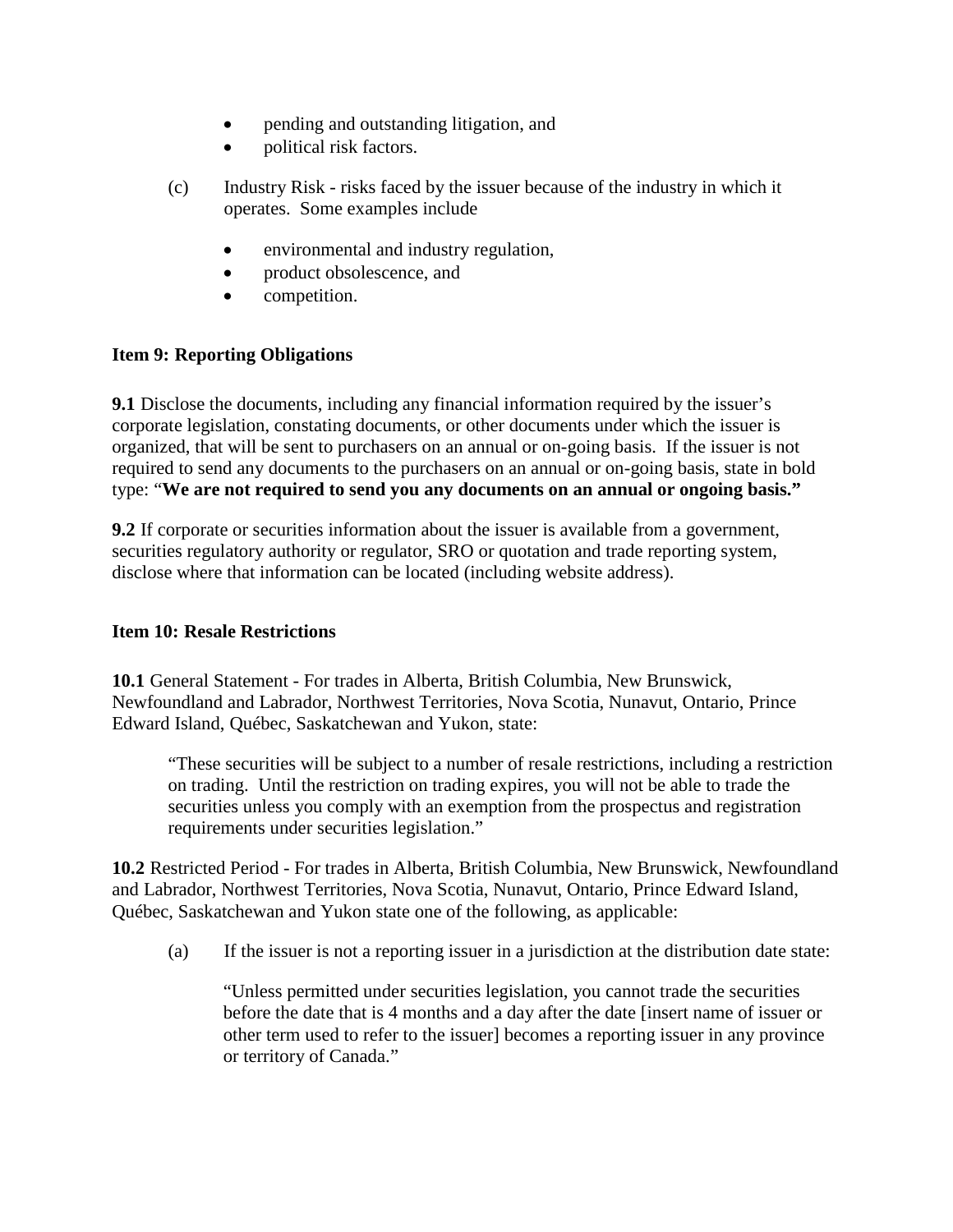(b) If the issuer is a reporting issuer in a jurisdiction at the distribution date state:

"Unless permitted under securities legislation, you cannot trade the securities before the date that is 4 months and a day after the distribution date."

**10.3** Manitoba Resale Restrictions - For trades in Manitoba, if the issuer will not be a reporting issuer in a jurisdiction at the time the security is acquired by the purchaser state:

"Unless permitted under securities legislation, you must not trade the securities without the prior written consent of the regulator in Manitoba unless

- (a) [name of issuer or other term used to refer to issuer] has filed a prospectus with the regulator in Manitoba with respect to the securities you have purchased and the regulator in Manitoba has issued a receipt for that prospectus, or
- (b) you have held the securities for at least 12 months.

The regulator in Manitoba will consent to your trade if the regulator is of the opinion that to do so is not prejudicial to the public interest."

# **Item 11: Purchasers' Rights**

State the following:

"If you purchase these securities you will have certain rights, some of which are described below. For information about your rights you should consult a lawyer.

**(1)** Two Day Cancellation Right - You can cancel your agreement to purchase these securities. To do so, you must send a notice to us by midnight on the 2nd business day after you sign the agreement to buy the securities.

**(2)** Statutory Rights of Action in the Event of a Misrepresentation [Insert this section only if the securities legislation of the jurisdiction in which the trade occurs provides purchasers with statutory rights in the event of a misrepresentation in an offering memorandum. Modify the language, if necessary, to conform to the statutory rights.] If there is a misrepresentation in this offering memorandum, you have a statutory right to sue:

- (a) [name of issuer or other term used to refer to issuer] to cancel your agreement to buy these securities, or
- (b) for damages against [state the name of issuer or other term used to refer to issuer and the title of any other person against whom the rights are available].

This statutory right to sue is available to you whether or not you relied on the misrepresentation. However, there are various defences available to the persons or companies that you have a right to sue. In particular, they have a defence if you knew of the misrepresentation when you purchased the securities.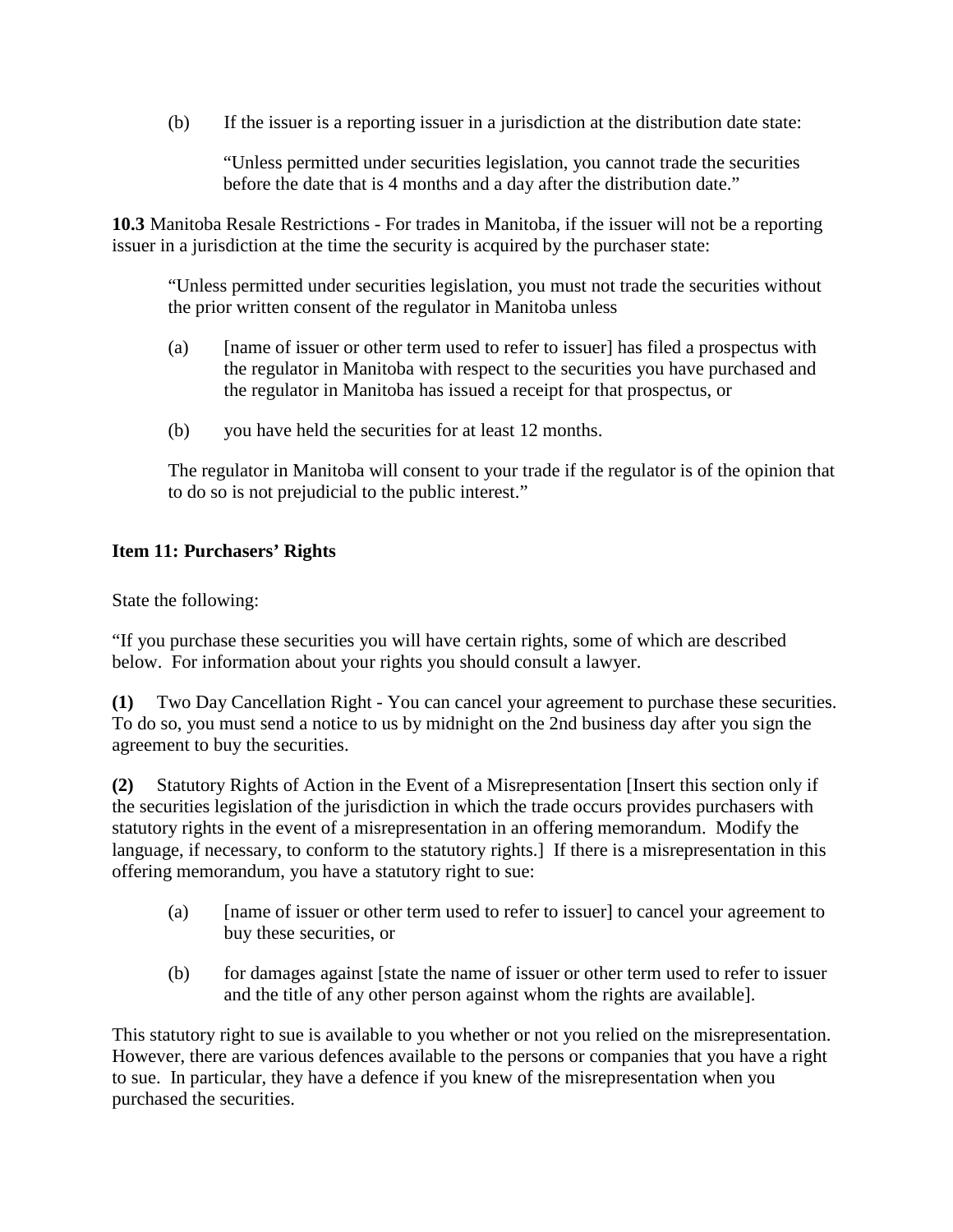If you intend to rely on the rights described in (a) or (b) above, you must do so within strict time limitations. You must commence your action to cancel the agreement within [state time period provided by the securities legislation]. You must commence your action for damages within [state time period provided by the securities legislation.]

**(3)** Contractual Rights of Action in the Event of a Misrepresentation - [Insert this section only if the securities legislation of the jurisdiction in which the purchaser is resident does not provide purchasers with statutory rights in the event of a misrepresentation in an offering memorandum.] If there is a misrepresentation in this offering memorandum, you have a contractual right to sue [name of issuer or other term used to refer to issuer]:

- (a) to cancel your agreement to buy these securities, or
- (b) for damages.

This contractual right to sue is available to you whether or not you relied on the misrepresentation. However, in an action for damages, the amount you may recover will not exceed the price that you paid for your securities and will not include any part of the damages that [name of issuer or other term used to refer to issuer] proves does not represent the depreciation in value of the securities resulting from the misrepresentation. [Name of issuer or other term used to refer to issuer] has a defence if it proves that you knew of the misrepresentation when you purchased the securities.

If you intend to rely on the rights described in (a) or (b) above, you must do so within strict time limitations. You must commence your action to cancel the agreement within 180 days after you signed the agreement to purchase the securities. You must commence your action for damages within the earlier of 180 days after learning of the misrepresentation and 3 years after you signed the agreement to purchase the securities."

## **Item 12: Financial Statements**

Include in the offering memorandum immediately before the certificate page of the offering memorandum all required financial statements as set out in the Instructions.

## **Item 13: Date and Certificate**

State the following on the certificate page of the offering memorandum:

"Dated [insert the date the certificate page of the offering memorandum is signed].

## **This offering memorandum does not contain a misrepresentation.**"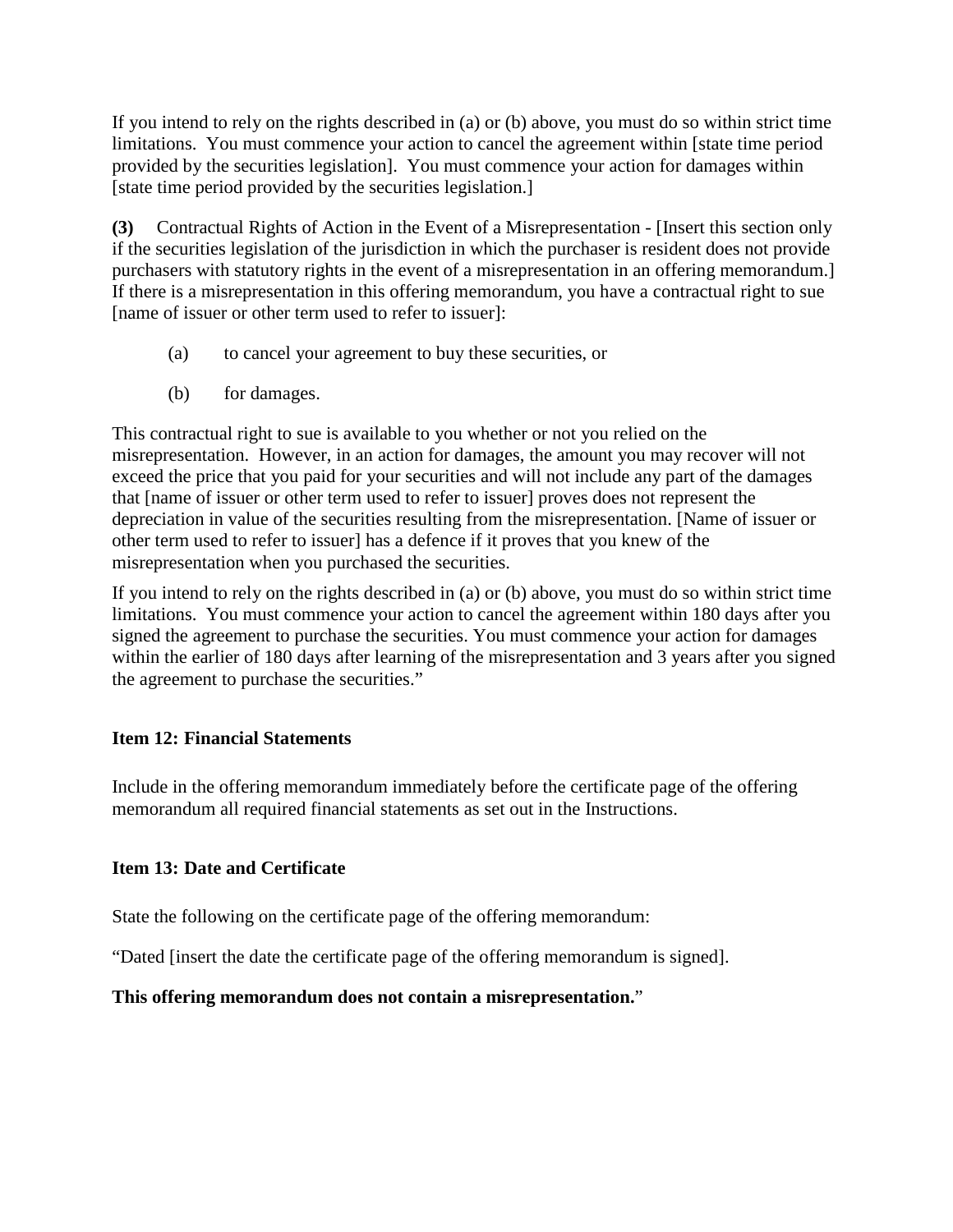#### **Instructions for Completing Form 45-106F2** *Offering Memorandum for Non-Qualifying Issuers*

#### **A. General Instructions**

- 1. Draft the offering memorandum so that it is easy to read and understand. Be concise and use clear, plain language. Avoid technical terms. If technical terms are necessary, provide definitions.
- 2. Address the items required by the form in the order set out in the form. However, it is not necessary to provide disclosure about an item that does not apply.
- 3. The issuer may include additional information in the offering memorandum other than that specifically required by the form. An offering memorandum is generally not required to contain the level of detail and extent of disclosure required by a prospectus. Generally, this description should not exceed 2 pages. However, an offering memorandum must provide a prospective purchaser with sufficient information to make an informed investment decision.
- 4. The issuer may wrap the offering memorandum around a prospectus or similar document. However, all matters required to be disclosed by the offering memorandum must be addressed and the offering memorandum must provide a cross-reference to the page number or heading in the wrapped document where the relevant information is contained. The certificate to the offering memorandum must be modified to indicate that the offering memorandum, including the document around which it is wrapped, does not contain a misrepresentation.
- 5. It is an offence to make a misrepresentation in the offering memorandum. This applies both to information that is required by the form and to additional information that is provided. Include particulars of any material facts, which have not been disclosed under any of the Item numbers and for which failure to disclose would constitute a misrepresentation in the offering memorandum. Refer also to section 3.8(3) of Companion Policy 45-106CP for additional information.
- 6. When the term "related party" is used in this form, it refers to:
	- (a) a director, officer, promoter or control person of the issuer,
	- (b) in regard to a person referred to in (a), a child, parent, grandparent or sibling, or other relative living in the same residence,
	- (c) in regard to a person referred to in (a) or (b), his or her spouse or a person with whom he or she is living in a marriage-like relationship,
	- (d) an insider of the issuer,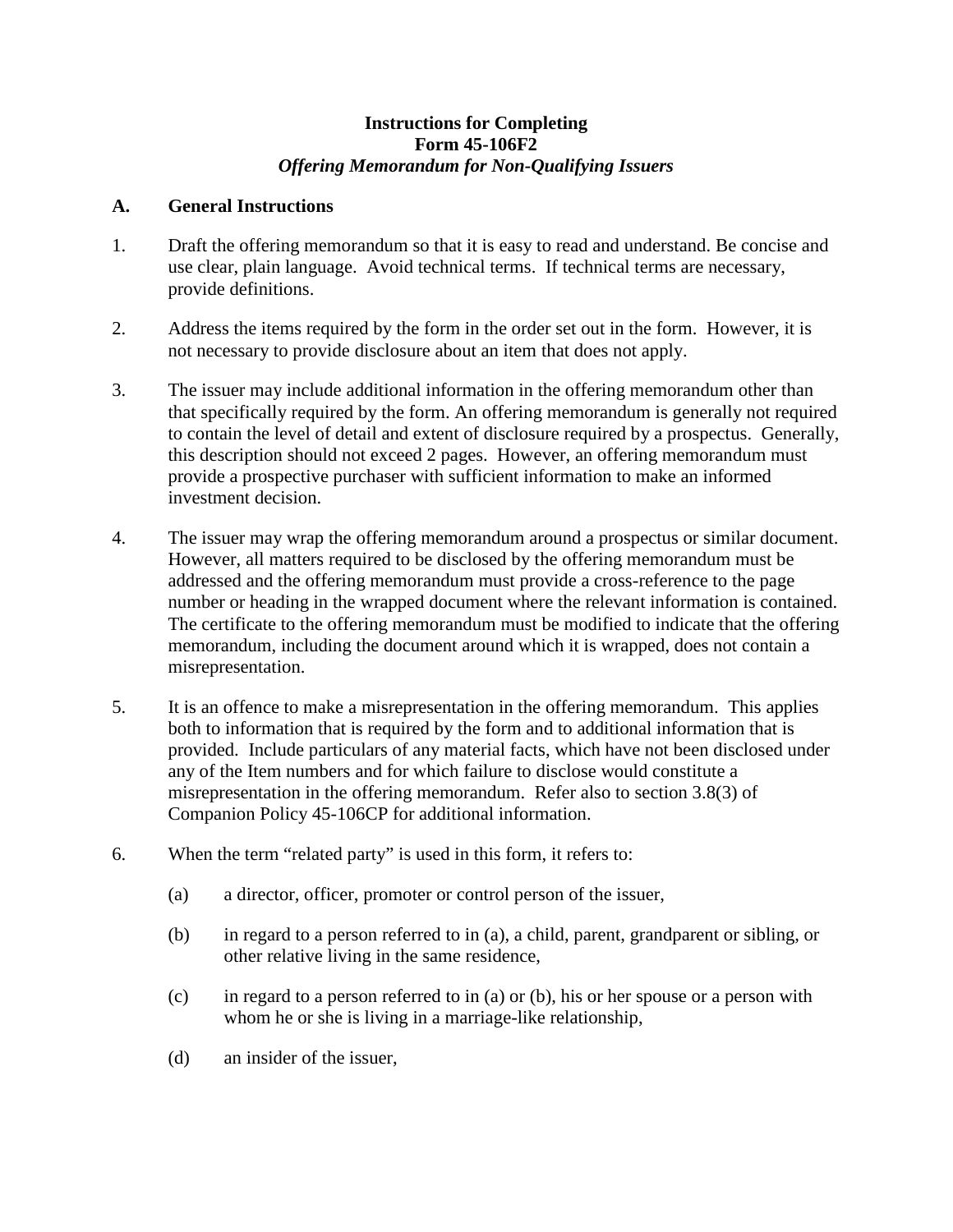- (e) a company controlled by one or more individuals referred to in (a) to (d), and
- (f) in the case of an insider, promoter or control person that is not an individual, any person that controls that insider, promoter or control person.

(If the issuer is not a reporting issuer, the reference to "insider" includes persons or companies who would be insiders of the issuer if that issuer were a reporting issuer.)

- 7. Disclosure is required in item 3.1 of compensation paid directly or indirectly by the issuer or a related party to a director, officer, promoter and/or principal holder if the issuer receives a direct benefit from such compensation paid.
- 8. Refer to National Instrument 43-101 *Standards of Disclosure for Mineral Projects* (NI 43-101) when disclosing scientific or technical information for a mineral project of the issuer.
- 9. If an oil and gas issuer is disclosing information about its oil and gas activities, it must ensure that the information is disclosed in accordance with Part 4 and Part 5 of National Instrument 51-101 *Standards of Disclosure for Oil and Gas Activities* (NI 51-101). Under section 5.3 of NI 51-101, disclosure of reserves or resources must be consistent with the reserves and resources terminology and categories set out in the Canadian Oil and Gas Evaluation Handbook. For the purposes of this instruction, references to reporting issuer in Part 4 and Part 5 of NI 51-101 will be deemed to include all issuers.
- 10. Securities legislation restricts what can be told to investors about the issuer's intent to list or quote securities on an exchange or market. Refer to applicable securities legislation before making any such statements.
- 11. If an issuer uses this form in connection with a distribution under an exemption other than section 2.9 (*offering memorandum*) of National Instrument 45-106 *Prospectus Exemptions*, the issuer must modify the disclosure in item 11 to correctly describe the purchaser's rights. If a purchaser does not have statutory or contractual rights of action in the event of a misrepresentation in the offering memorandum, that fact must be stated in bold on the face page.
- 12. During the course of a distribution of securities, any material forward-looking information disseminated must only be that which is set out in the offering memorandum. If an extract of FOFI, as defined in National Instrument 51-102 *Continuous Disclosure Obligations* (NI 51-102), is disseminated, the extract or summary must be reasonably balanced and have a cautionary note in boldface stating that the information presented is not complete and that complete FOFI is included in the offering memorandum.

## **B. Financial Statements - General**

1. All financial statements, operating statements for an oil and gas property that is an acquired business or a business to be acquired, and summarized financial information as to the aggregated amounts of assets, liabilities, revenue and profit or loss of an acquired business or business to be acquired that is, or will be, an investment accounted for by the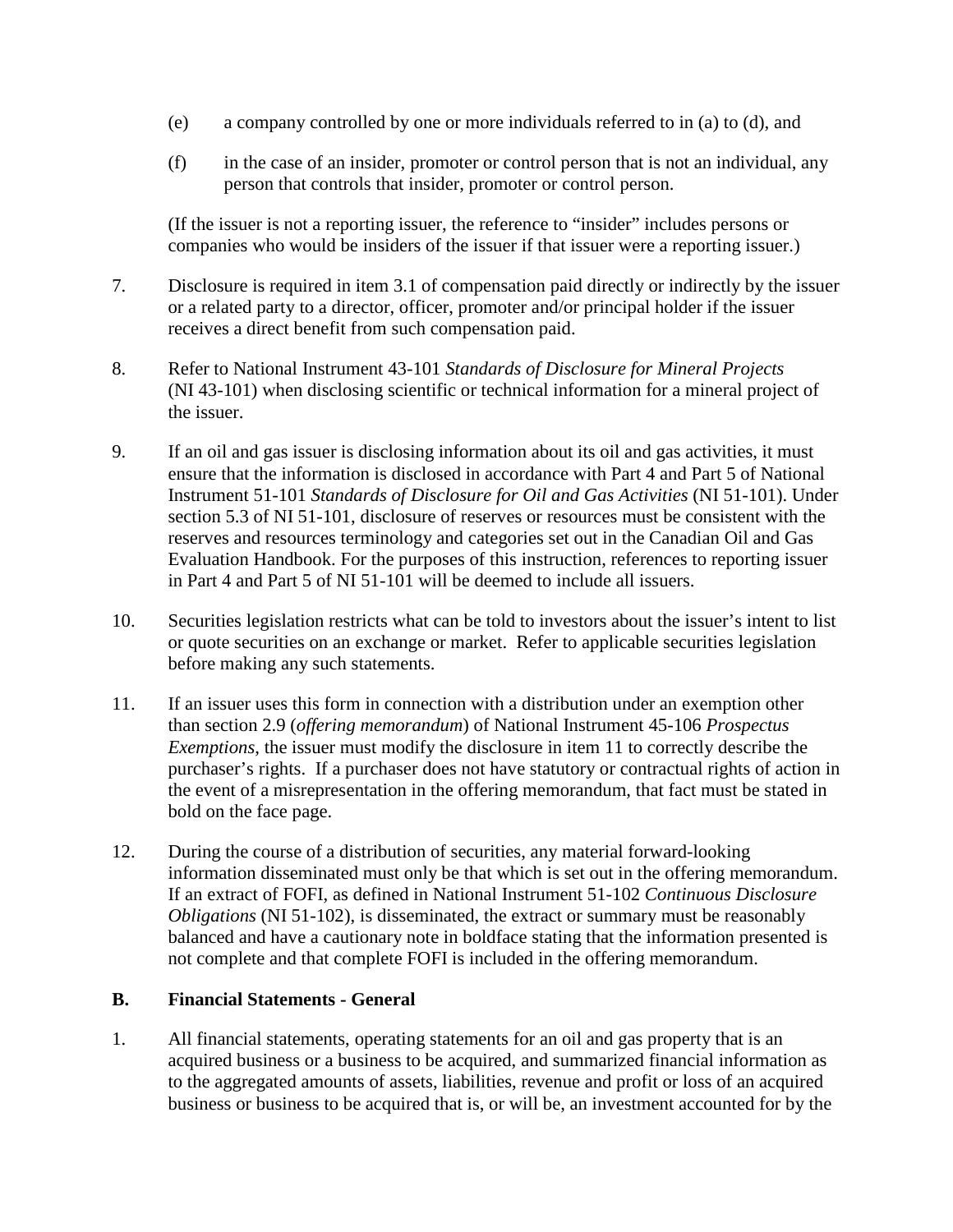issuer using the equity method included in the offering memorandum must comply with National Instrument 52-107 *Acceptable Accounting Principles and Auditing Standards*, regardless of whether the issuer is a reporting issuer or not.

Under National Instrument 52-107 *Acceptable Accounting Principles and Auditing Standards*, financial statements are generally required to be prepared in accordance with Canadian GAAP applicable to publicly accountable enterprises. An issuer using this form cannot use Canadian GAAP applicable to private enterprises, except, subject to the requirements of NI 52-107, certain issuers may use Canadian GAAP applicable to private enterprises for financial statements for a business referred to in C.1. An issuer that is not a reporting issuer may prepare acquisition statements in accordance with the requirements of NI 52-107 as if the issuer were a venture issuer as defined in NI 51-102. For the purposes of Form 45-106F2, the "applicable time" in the definition of a venture issuer is the acquisition date.

- 2. Include all financial statements required by these instructions in the offering memorandum immediately before the certificate page of the offering memorandum.
- 3. If the issuer has not completed one financial year or its first financial year end is less than 120 days from the date of the offering memorandum, include in the offering memorandum financial statements of the issuer consisting of:
	- (a) a statement of comprehensive income, a statement of changes in equity and a statement of cash flows for the period from inception to a date not more than 90 days before the date of the offering memorandum,
	- (b) a statement of financial position as at the end of the period referred to in paragraph (a), and
	- (c) notes to the financial statements.
- 4. If the issuer has completed one or more financial years, include in the offering memorandum annual financial statements of the issuer consisting of:
	- (a) a statement of comprehensive income, a statement of changes in equity and a statement of cash flows for
		- (i) the most recently completed financial year that ended more than 120 days before the date of the offering memorandum, and
		- (ii) the financial year immediately preceding the financial year in clause (i), if any,
	- (b) a statement of financial position as at the end of each of the periods referred to in paragraph (a),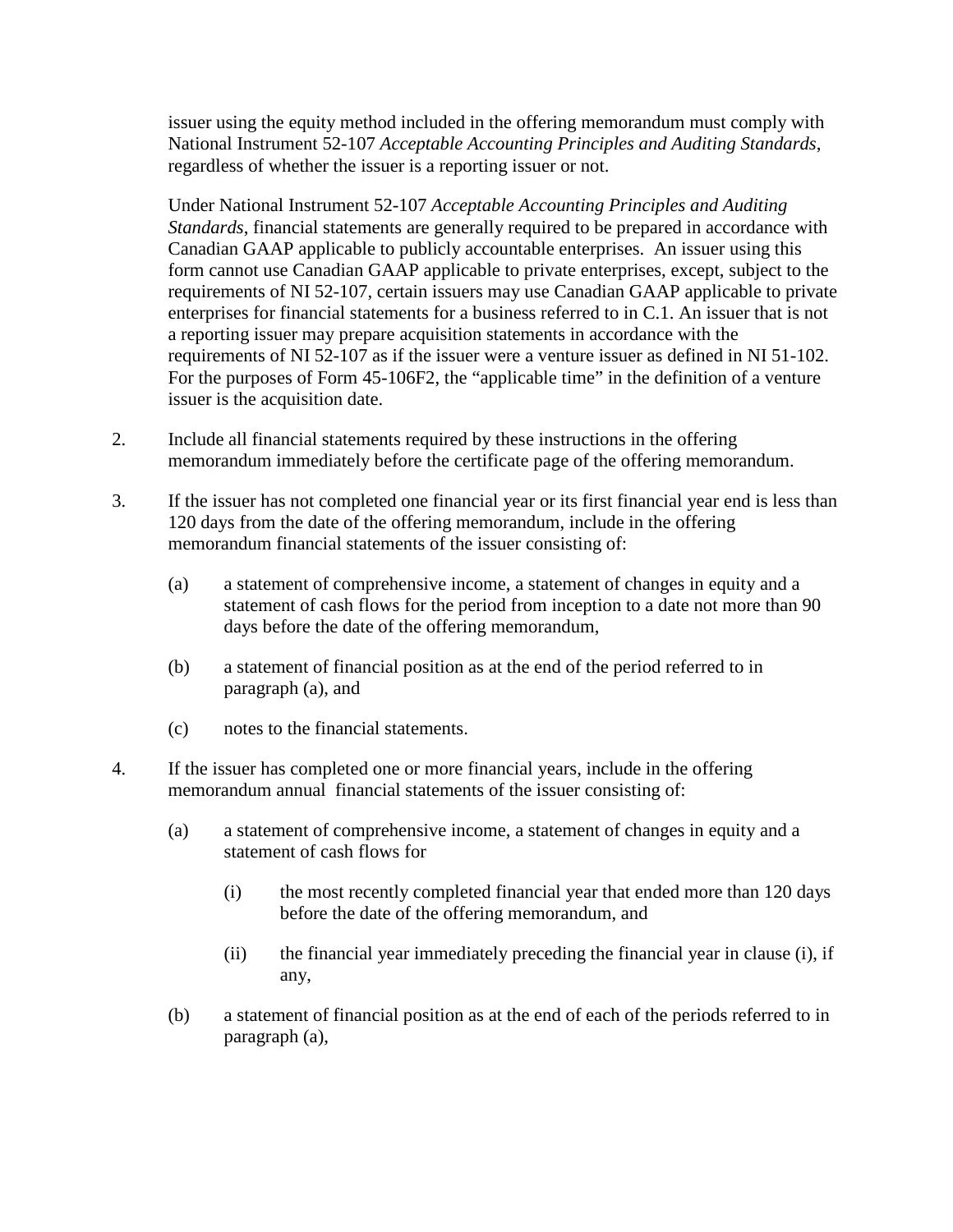- (c) a statement of financial position as at the beginning of the earliest comparative period for which financial statements that are included in the offering memorandum comply with IFRS in the case of an issuer that
	- (i) discloses in its annual financial statements an unreserved statement of compliance with IFRS, and
	- (ii) does any of the following:
		- (A) applies an accounting policy retrospectively in its annual financial statements;
		- (B) makes a retrospective restatement of items in its annual financial statements;
		- (C) reclassifies items in its annual financial statements,
- (d) in the case of an issuer's first IFRS financial statements as defined in NI 51-102, the opening IFRS statement of financial position at the date of transition to IFRS as defined in NI 51-102, and
- (e) notes to the financial statements.
- 4.1 If an issuer presents the components of profit or loss in a separate income statement, the separate income statement must be displayed immediately before the statement of comprehensive income filed under Item 4 above.
- 5. If the issuer has completed one or more financial years, include in the offering memorandum an interim financial report of the issuer comprised of:
	- (a) a statement of comprehensive income, a statement of changes in equity and a statement of cash flows for the most recently completed interim period that ended
		- (i) more than 60 days before the date of the offering memorandum, and
		- (ii) after the year-end date of the financial statements required under  $B.4(a)(i)$ ,
	- (b) a statement of comprehensive income, a statement of changes in equity and a statement of cash flows for the corresponding period in the immediately preceding financial year, if any,
	- (c) a statement of financial position as at the end of the period required by paragraph (a) and the end of the immediately preceding financial year,
	- (d) a statement of financial position as at the beginning of the earliest comparative period for which financial statements that are included in the offering memorandum comply with IFRS in the case of an issuer that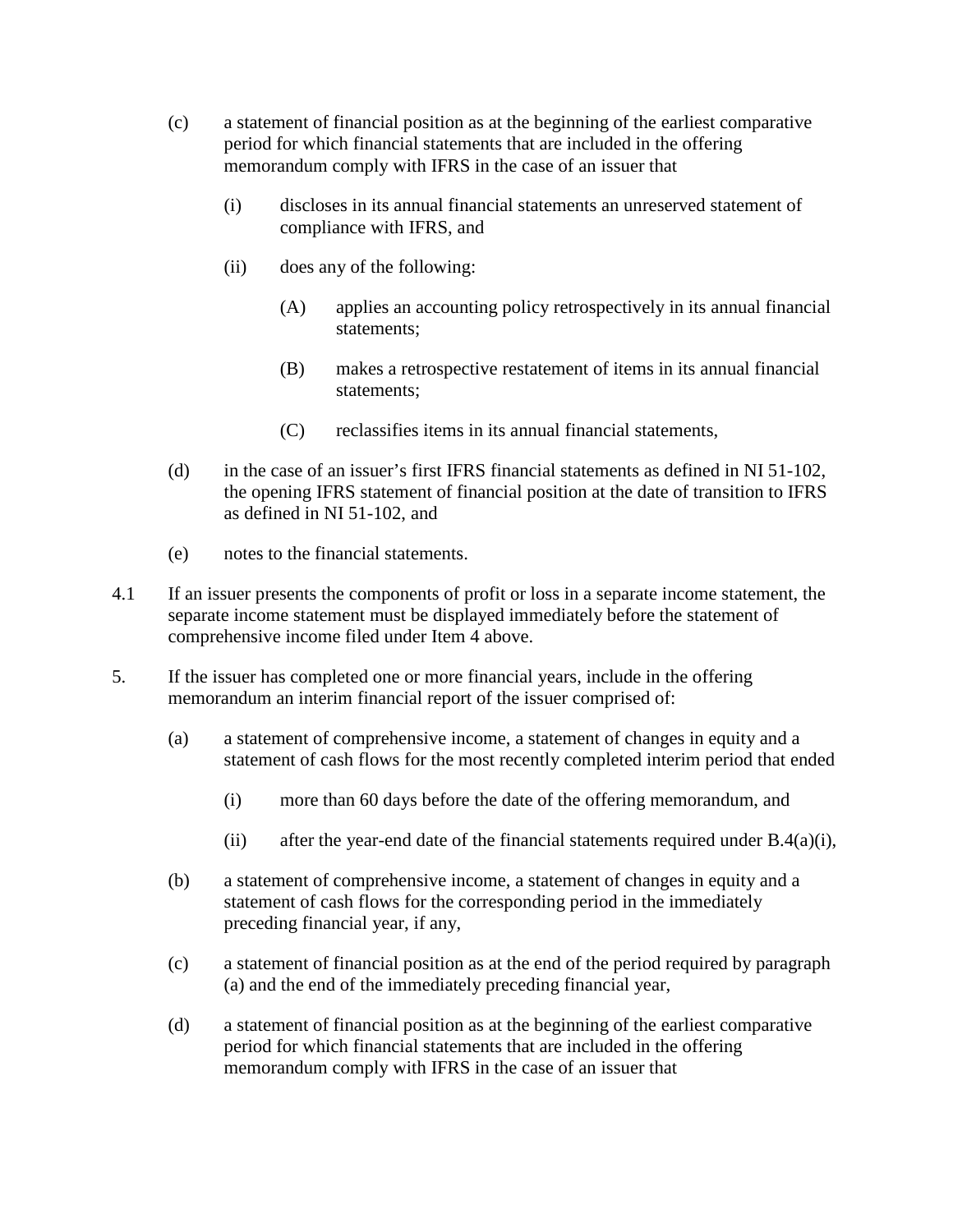- (i) discloses in its interim financial report an unreserved statement of compliance with International Accounting Standard 34 *Interim Financial Reporting*, and
- (ii) does any of the following:
	- (A) applies an accounting policy retrospectively in its interim financial report;
	- (B) makes a retrospective restatement of items in its interim financial report;
	- (C) reclassifies items in its interim financial report,
- (e) in the case of the first interim financial report in the year of adopting IFRS, the opening IFRS statement of financial position at the date of transition to IFRS,
- (f) for an issuer that is not a reporting issuer in at least one jurisdiction of Canada immediately before filing the offering memorandum, if the issuer is including an interim financial report of the issuer for the second or third interim period in the year of adopting IFRS include
	- (i) the issuer's first interim financial report in the year of adopting IFRS, or
	- (ii) both
		- (A) the opening IFRS statement of financial position at the date of transition to IFRS, and
		- (B) the annual and date of transition to IFRS reconciliations required by IFRS 1 *First-time Adoption of International Financial Reporting Standards* to explain how the transition from previous GAAP to IFRS affected the issuer's reported financial position, financial performance and cash flows, and
- (g) notes to the financial statements.
- 5.1 If an issuer presents the components of profit or loss in a separate income statement, the separate income statement must be displayed immediately before the statement of comprehensive income filed under item 5 above.
- 6. An issuer is not required to include the comparative financial information for the period in B.4.(a)(ii) in an offering memorandum if the issuer includes financial statements for a financial year ended less than 120 days before the date of the offering memorandum.
- 7. For an issuer that is not an investment fund, the term "interim period" has the meaning set out in NI 51-102. In most cases, an interim period is a period ending nine, six, or three months before the end of a financial year. For an issuer that is an investment fund, the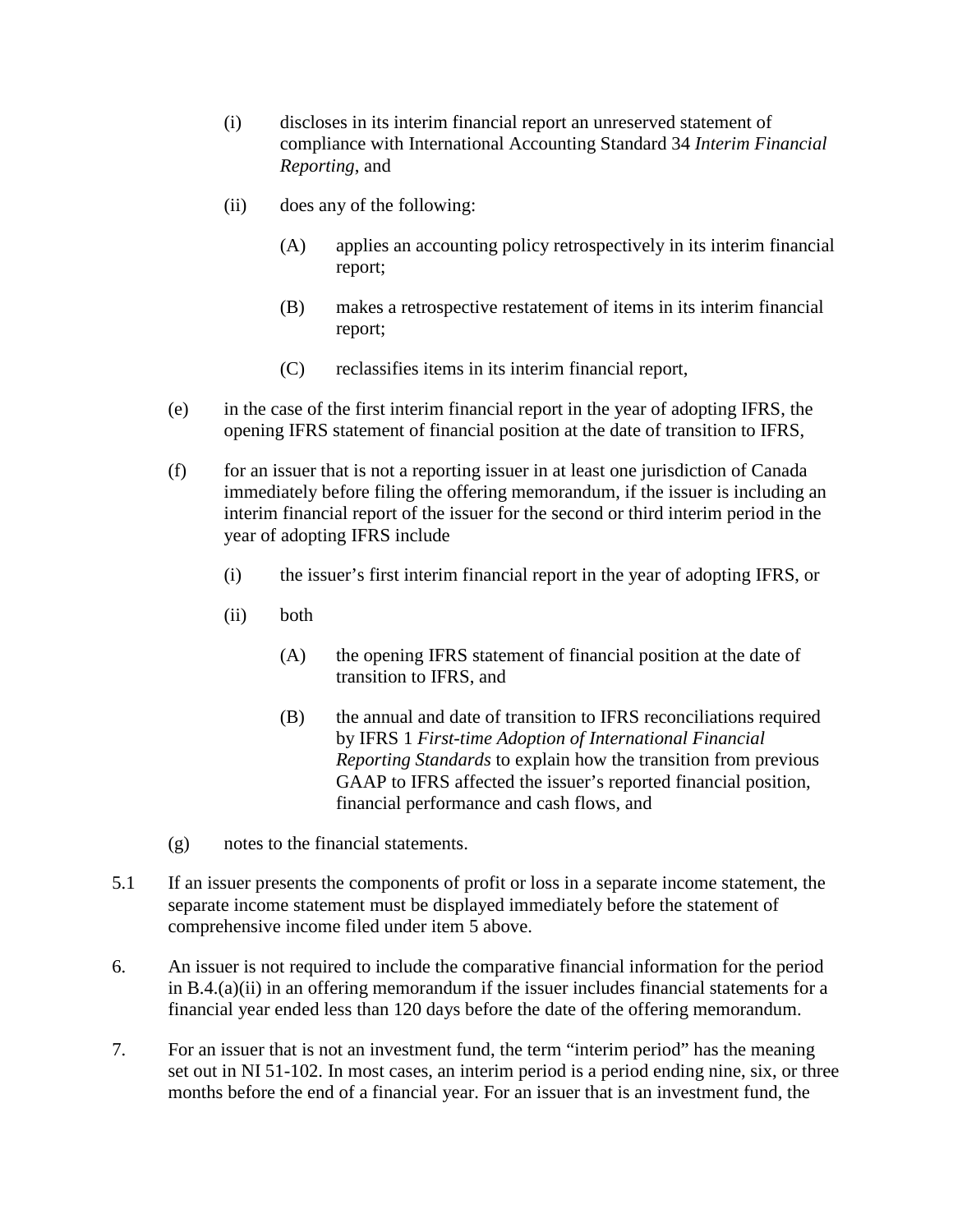term "interim period" has the meaning set out in National Instrument 81-106 *Investment Fund Continuous Disclosure* (NI 81-106).

- 8. The comparative financial information required under B.5(b) and (c) may be omitted if the issuer has not previously prepared financial statements in accordance with its current or, if applicable, its previous GAAP.
- 9. The financial statements required by B.3 and the financial statements of the most recently completed financial period referred to in B.4 must be audited. The financial statements required under B.5, B.6 and the comparative financial information required by B.4 may be unaudited; however, if any of those financial statements have been audited, the auditor's report must be included in the offering memorandum.
- 10. Refer to National Instrument 52-108 *Auditor Oversight* for requirements relating to reporting issuers and public accounting firms.
- 11. All unaudited financial statements and unaudited comparatives must be clearly labelled as unaudited.
- 12. If the offering memorandum does not contain audited financial statements for the issuer's most recently completed financial year, and if the distribution is ongoing, update the offering memorandum to include the annual audited financial statements and the accompanying auditor's report as soon as the issuer has approved the audited financial statements, but in any event no later than the  $120<sup>th</sup>$  day following the financial year end.
- 13. The offering memorandum does not have to be updated to include interim financial reports for periods completed after the date that is 60 days before the date of the offering memorandum unless it is necessary to prevent the offering memorandum from containing a misrepresentation.
- 14. Forward looking information, as defined in NI 51-102, included in an offering memorandum must comply with section 4A.2 of NI 51-102 and must include the disclosure described in section 4A.3 of NI 51-102. In addition to the foregoing, FOFI or a financial outlook, each as defined in NI 51-102, included in an offering memorandum must comply with Part 4B of NI 51-102. For an issuer that is not a reporting issuer, references to "reporting issuer" in section 4A.2, section 4A.3 and Part 4B of NI 51-102 should be read as references to an "issuer". Additional guidance may be found in the companion policy to NI 51-102.
- 15. If the issuer is a limited partnership, in addition to the financial statements required for the issuer, include in the offering memorandum the financial statements in accordance with Part B for the general partner and, if the limited partnership has active operations, for the limited partnership.
- 16. Despite section B.5, an issuer may include a comparative interim financial report of the issuer for the most recent interim period, if any, ended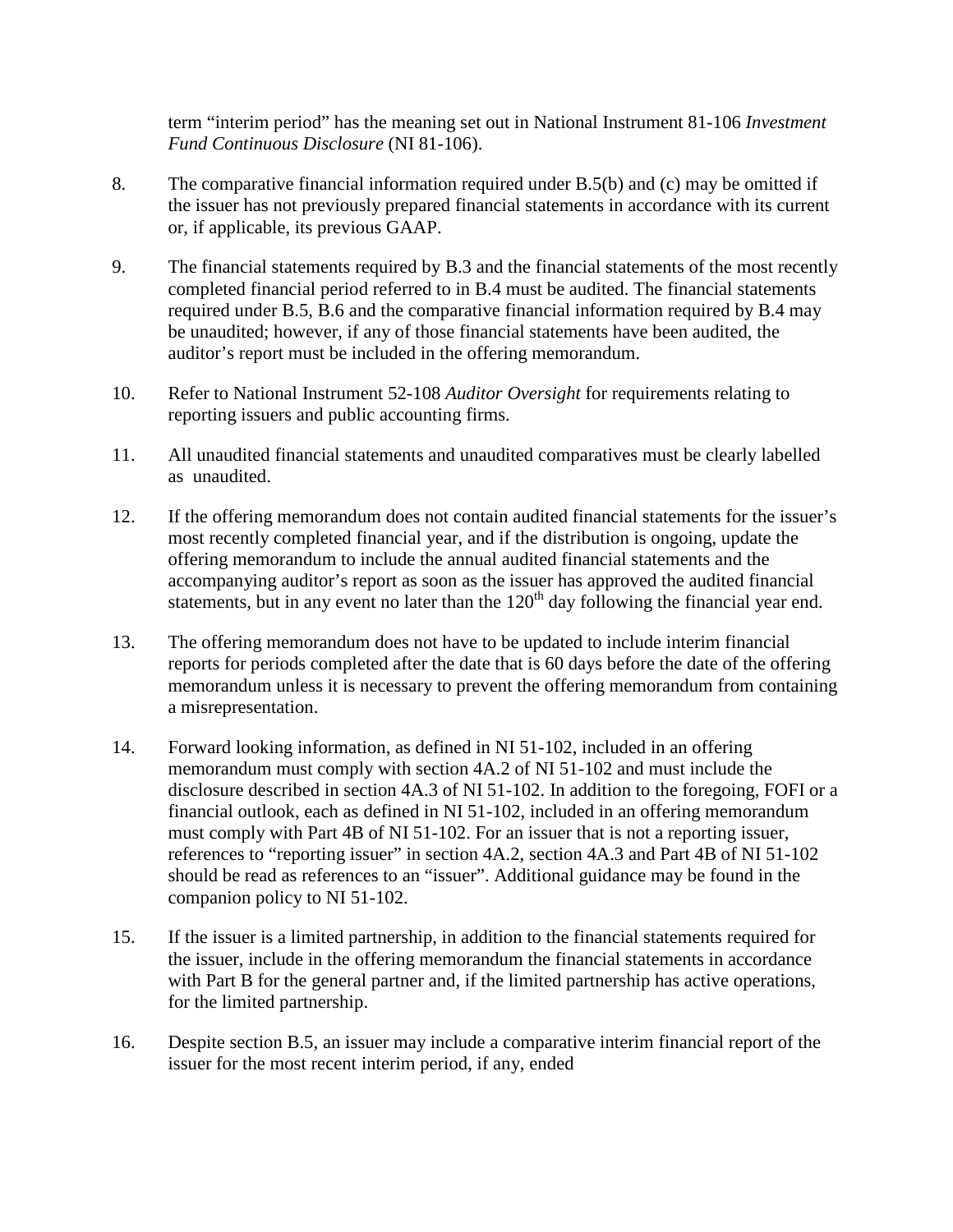- (a) subsequent to the most recent financial year in respect of which annual financial statements of the issuer are included in the offering memorandum, and
- (b) more than 90 days before the date of the offering memorandum.

This section does not apply unless

- (a) the comparative interim financial report is the first interim financial report required to be filed in the year of adopting IFRS, and the issuer is disclosing, for the first time, a statement of compliance with International Accounting Standard 34 *Interim Financial Reporting*,
- (b) the issuer is a reporting issuer in the local jurisdiction immediately before the date of the offering memorandum, and
- (c) the offering memorandum is dated before June 29, 2012.

#### **C. Financial Statements - Business Acquisitions**

- 1. If the issuer
	- (a) has acquired a business during the past two years and the audited financial statements of the issuer included in the offering memorandum do not include the results of the acquired business for 9 consecutive months, or
	- (b) is proposing to acquire a business and the acquisition has progressed to a state where a reasonable person would believe that the likelihood of the acquisition being completed is high,

include the financial statements specified in C.4 for the business if either of the tests in C.2 is met, irrespective of how the issuer accounts, or will account, for the acquisition.

- 2. Include the financial statements specified in C.4 for a business referred to in C.1 if either:
	- (a) the issuer's proportionate share of the consolidated assets of the business exceeds 40% of the consolidated assets of the issuer calculated using the annual financial statements of each of the issuer and the business for the most recently completed financial year of each that ended before the acquisition date or, for a proposed acquisition, the date of the offering memorandum or
	- (b) the issuer's consolidated investments in and advances to the business as at the acquisition date or the proposed date of acquisition exceeds 40% of the consolidated assets of the issuer, excluding any investments in or advances to the business, as at the last day of the issuer's most recently completed financial year that ended before the date of acquisition or the date of the offering memorandum for a proposed acquisition. For information about how to perform the investment test in this paragraph, please refer to subsections 8.3(4.1) and (4.2) of NI 51-102. Additional guidance may be found in the companion policy to NI 51-102.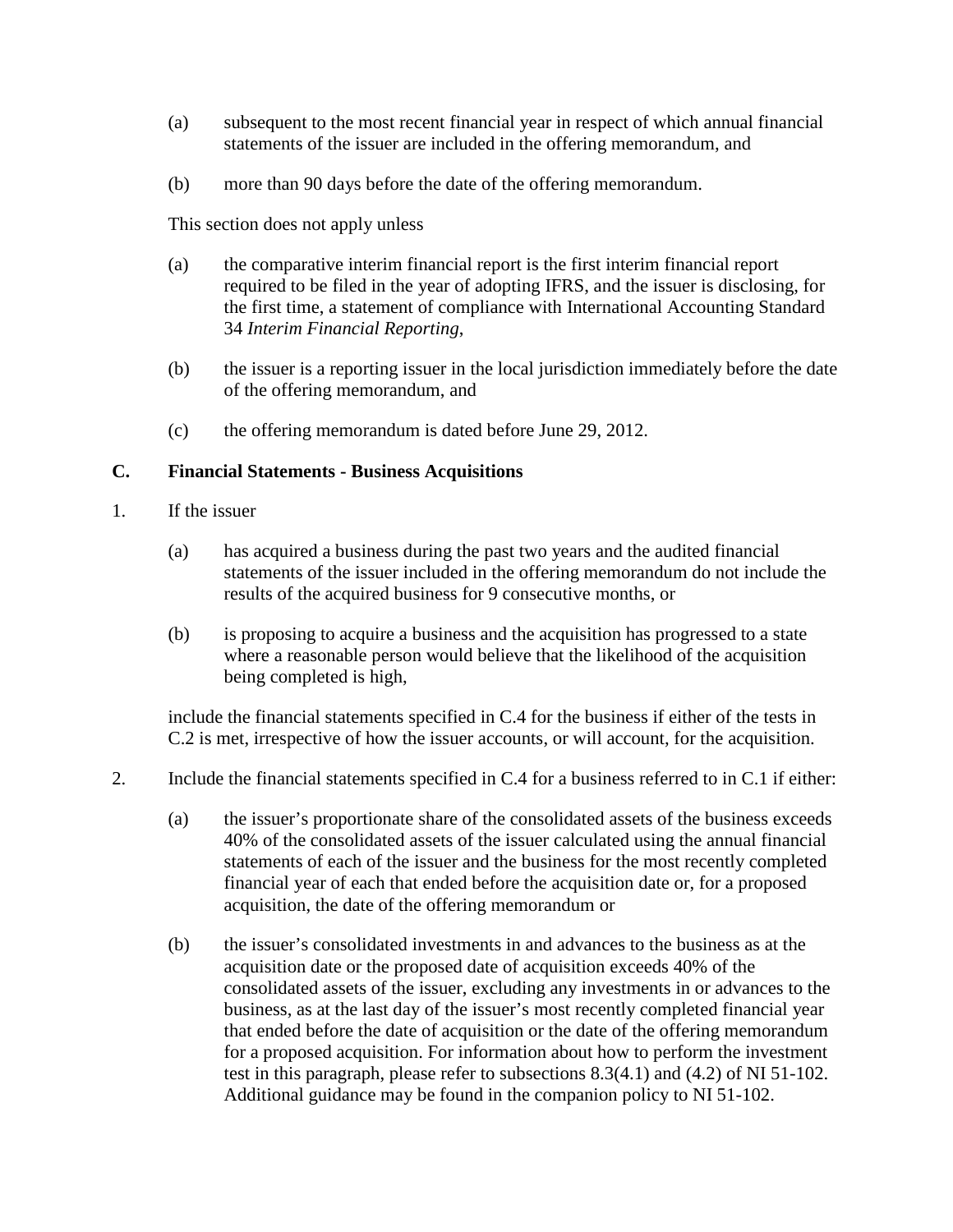- 2.1 [Repealed]
- 3. If an issuer or a business has not yet completed a financial year, or its first financial year ended within 120 days of the offering memorandum date, use the financial statements referred to in B.3 to make the calculations in C.2.
- 4. If under C.2 you must include in an offering memorandum financial statements for a business, the financial statements must include:
	- (a) If the business has not completed one financial year or its first financial year end is less than 120 days from the date of the offering memorandum
		- (i) a statement of comprehensive income, a statement of changes in equity and a statement of cash flows
			- (A) for the period from inception to a date not more than 90 days before the date of the offering memorandum, or
			- (B) if the date of acquisition precedes the ending date of the period referred to in (A), for the period from inception to the acquisition date or a date not more than 45 days before the acquisition date,
		- (ii) a statement of financial position dated as at the end of the period referred to in clause (i), and
		- (iii) notes to the financial statements.
	- (b) If the business has completed one or more financial years include
		- (i) annual financial statements comprised of:
			- (A) a statement of comprehensive income, a statement of changes in equity and a statement of cash flows for the following annual periods:
				- i. the most recently completed financial year that ended before the acquisition date and more than 120 days before the date of the offering memorandum, and
				- ii. the financial year immediately preceding the most recently completed financial year specified in clause i, if any,
			- (B) a statement of financial position as at the end of each of the periods specified in (A),
			- (C) notes to the financial statements, and
		- (ii) an interim financial report comprised of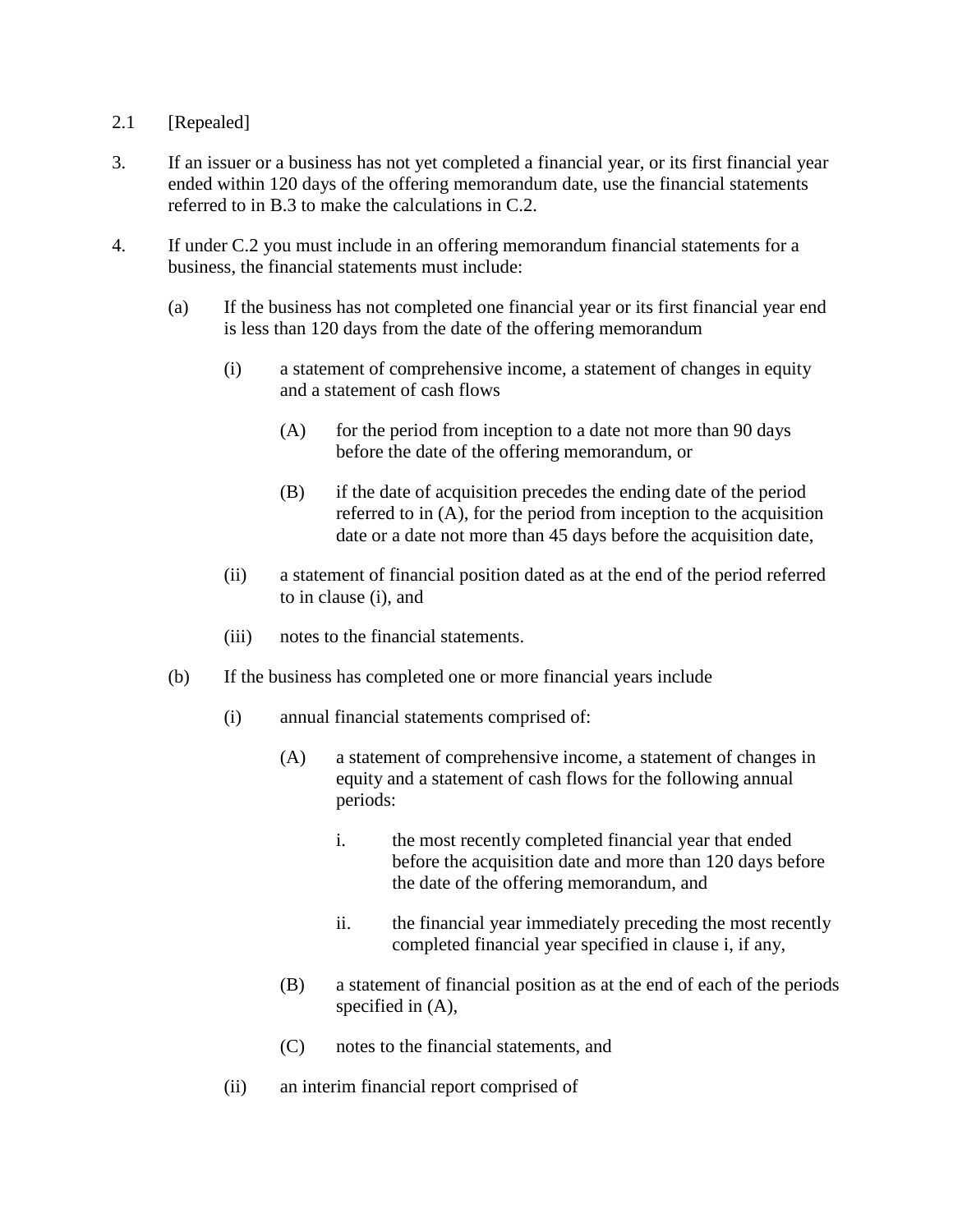- (A) either
	- i. a statement of comprehensive income, a statement of changes in equity and a statement of cash flows for the most recently completed year-to-date interim period ending on the last date of the interim period that ended before the acquisition date and more than 60 days before the date of the offering memorandum and ended after the date of the financial statements required under subclause  $(b)(i)(A)(i)$ , and a statement of comprehensive income and a statement of changes in equity for the three month period ending on the last date of the interim period that ended before the acquisition date and more than 60 days before the date of the offering memorandum and ended after the date of the financial statements required under subclause  $(b)(i)(A)(i)$ , or
	- ii. a statement of comprehensive income, a statement of changes in equity and a statement of cash flows for the period from the first day after the financial year referred to in subparagraph (b)(i) to a date before the acquisition date and after the period end in subclause  $(b)(ii)(A)(i)$ ,
- (B) a statement of comprehensive income, a statement of changes in equity and a statement of cash flows for the corresponding period in the immediately preceding financial year, if any,
- (C) a statement of financial position as at the end of the period required by clause (A) and the end of the immediately preceding financial year, and
- (D) notes to the financial statements.

Refer to Instruction B.7 for the meaning of "interim period".

- 5. The information for the most recently completed financial period referred to in C.4(b)(i) must be audited and accompanied by an auditor's report. The financial statements required under C.4(a), C.4(b)(ii) and the comparative financial information required by C.4(b)(i) may be unaudited; however, if those financial statements or comparative financial information have been audited, the auditor's report must be included in the offering memorandum.
- 6. If the offering memorandum does not contain audited financial statements for a business referred to in C.1 for the business's most recently completed financial year that ended before the acquisition date and the distribution is ongoing, update the offering memorandum to include those financial statements accompanied by an auditor's report when they are available, but in any event no later than the date 120 days following the year-end.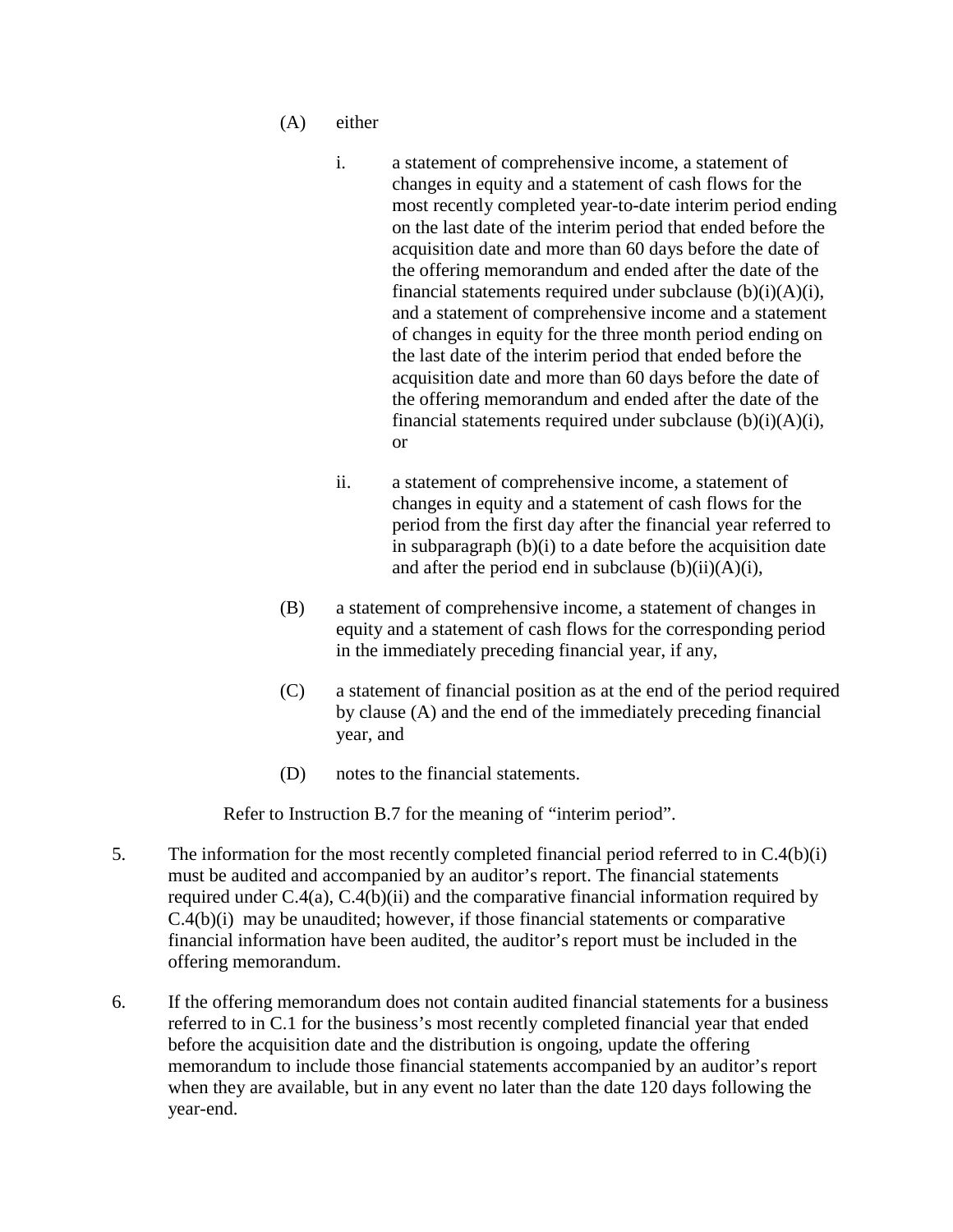- 7. The term "business" should be evaluated in light of the facts and circumstances involved. Generally, a separate entity or a subsidiary or division of an entity is a business and, in certain circumstances, a lesser component of an entity may also constitute a business, whether or not the subject of the acquisition previously prepared financial statements. The subject of an acquisition should be considered a business where there is, or the issuer expects there will be, continuity of operations. The issuer should consider:
	- (a) whether the nature of the revenue producing activity or potential revenue producing activity will remain generally the same after the acquisition, and
	- (b) whether any of the physical facilities, employees, marketing systems, sales forces, customers, operating rights, production techniques or trade names are acquired by the issuer instead of remaining with the vendor after the acquisition.
- 8. If a transaction or a proposed transaction for which the likelihood of the transaction being completed is high has been or will be a reverse take-over as defined in NI 51-102, include financial statements for the legal subsidiary in the offering memorandum in accordance with Part A. The legal parent is considered to be the business acquired. C.1 may also require financial statements of the legal parent.
- 9. An issuer satisfies the requirements in C.4 if the issuer includes in the offering memorandum the financial statements required in a business acquisition report under NI 51-102.

## **D. Financial Statement - Exemptions**

- 1. An issuer will satisfy the financial statement requirements of this form if it includes the financial statements required by securities legislation for a prospectus.
- 2. Notwithstanding the requirements in section 3.3(1)(a)(i) of National Instrument 52-107 *Acceptable Accounting Principles and Auditing Standards*, an auditor's report that accompanies financial statements of an issuer or a business contained in an offering memorandum of a non-reporting issuer may express a qualification of opinion relating to inventory if
	- (a) the issuer includes in the offering memorandum a statement of financial position that is for a date that is subsequent to the date to which the qualification relates, and
	- (b) the statement of financial position referred to in paragraph (a) is accompanied by an auditor's report that does not express a qualification of opinion relating to closing inventory, and
	- (c) the issuer has not previously filed financial statements for the same entity accompanied by an auditor's report for a prior year that expressed a qualification of opinion relating to inventory.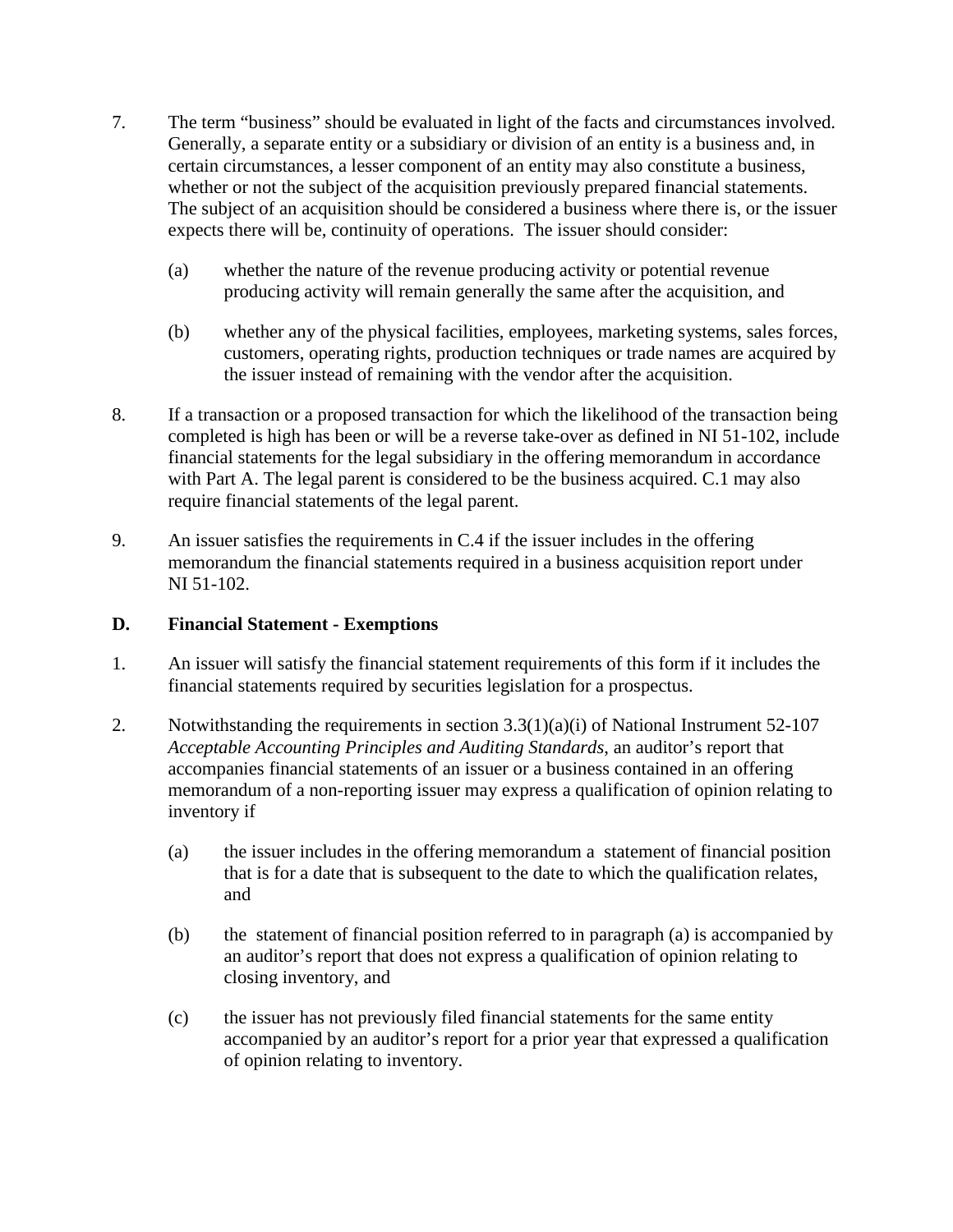- 3. If an issuer has, or will account for a business referred to in C.1 using the equity method, then financial statements for a business required by Part C are not required to be included if:
	- (a) the offering memorandum includes disclosure for the periods for which financial statements are otherwise required under Part C that:
		- (i) summarizes information as to the aggregated amounts of assets, liabilities, revenue and profit or loss of the business, and
		- (ii) describes the issuer's proportionate interest in the business and any contingent issuance of securities by the business that might significantly affect the issuer's share of profit or loss;
	- (b) the financial information provided under D.3(a) for the most recently completed financial year has been audited, or has been derived from audited financial statements of the business; and
	- (c) the offering memorandum discloses that:
		- (i) the financial information provided under  $D.3(a)$  for any completed financial year has been audited, or identifies the audited financial statements from which the financial information provided under D.3(a) has been derived; and
		- (ii) the audit opinion with respect to the financial information or financial statements referred to in D.3(c)(i) was an unmodified opinion.
- 4. Financial statements relating to the acquisition or proposed acquisition of a business that is an interest in an oil and gas property are not required to be included in an offering memorandum if the acquisition is significant based only on the asset test or:
	- (a) the issuer is unable to provide the financial statements in respect of the significant acquisition otherwise required because those financial statements do not exist or the issuer does not have access to those financial statements,
	- (b) the acquisition was not or will not be a reverse take-over, as defined in NI 51-102, and
	- (c) [Repealed]
	- (d) the offering memorandum contains alternative disclosure for the business which includes:
		- (i) an operating statement for the business or related businesses for each of the financial periods for which financial statements would, but for this section, be required under C.4 prepared in accordance with subsection 3.11(5) of National Instrument 52-107 *Acceptable Accounting Principles*